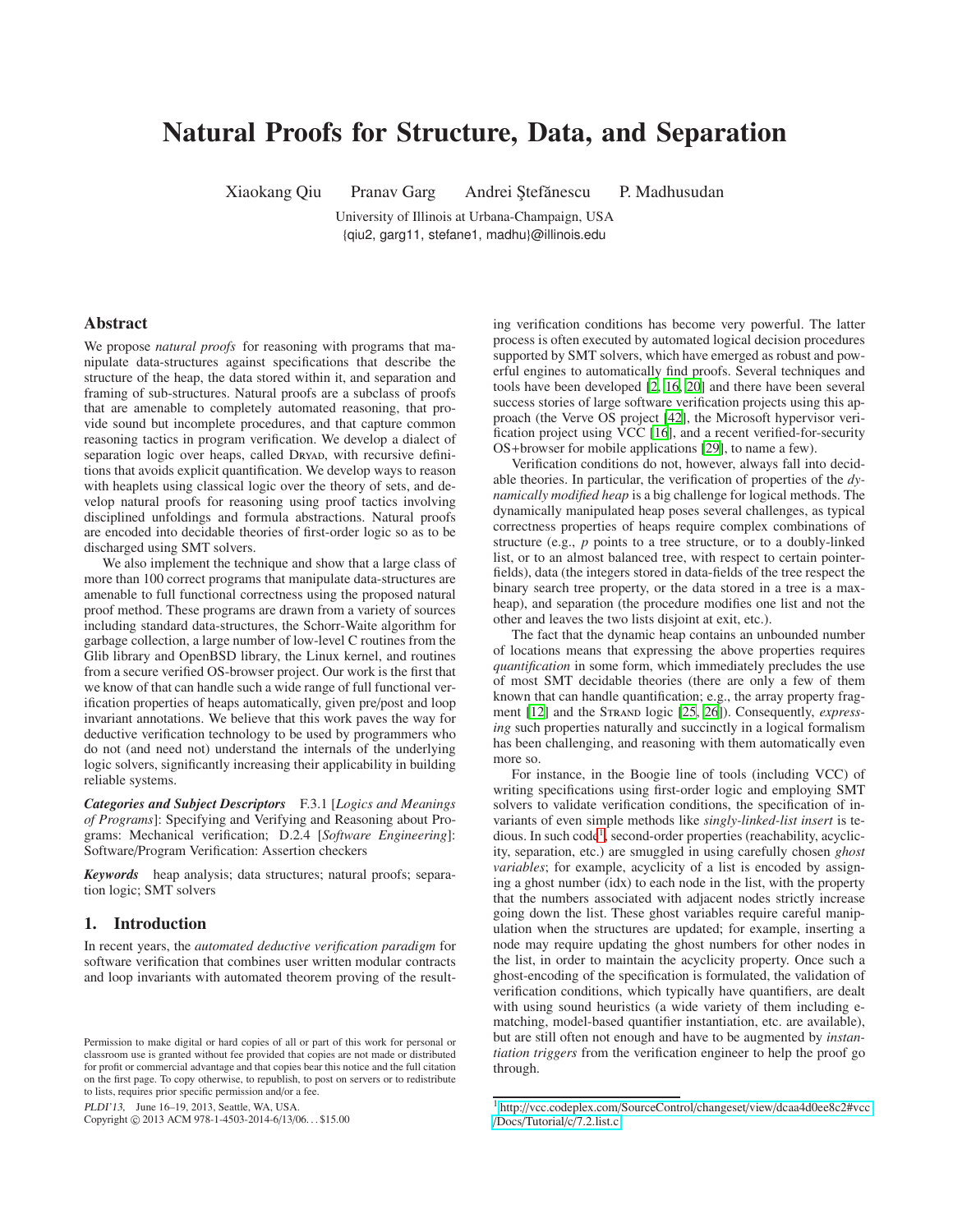In recent years, *separation logic*, especially in combination with recursive definitions, has emerged as a much more succinct and natural logic to express properties about structure and separation [\[32](#page-11-8), [36\]](#page-11-9). However, the validation of verification conditions resulting from separation logic invariants are also complex, and has eluded automatic reasoning and exploitation of SMT solvers (even more so than tools such as Boogie that use classical logic). Again, help from the user in proving the verification conditions are cur-rently necessary— the tools VERIFAST [\[20\]](#page-11-2) and BEDROCK [\[15](#page-11-10)], for instance, admit separation logic specifications but require the user to write low-level lemmas and proof tactics to guide the verifica-tion. For example, in verifying an in-place reversal of a linked list<sup>[2](#page-1-0)</sup>, BEDROCK would require several lemmas and a hint package be supplied at the level of the code in order for the proof to go through.

The work in this paper is motivated by the opinion that entirely decidable logics are too restrictive, in general, to support the verification of complex specifications of functional correctness for heap manipulating programs, and the other extreme of usersupplied proof tactics and lemmas is too tedious, requiring of the user too much knowledge of the underlying proof systems/decision procedures. Our aim is to build completely automatic, sound, but incomplete proof techniques that can solve a large class of properties involving complex data-structures.

#### *The natural proof methodology:*

Our proof methodology of natural proofs was first proposed in a paper by Madhusudan et al on natural proofs for tree data-structures last year at POPL [\[27](#page-11-11)]. Natural proofs exploit a *fixed* set of proof tactics, keeping the expressiveness of powerful logics, retaining the automated nature of proving validity, but giving up on completeness (i.e., giving up decidability, retaining soundness). The idea of natural proofs [\[27](#page-11-11)] is to identify a subclass of proofs  $N$  such that (a) a large class of valid verification conditions of real-world programs have a proof in  $N$ , and (b) searching for a proof in  $N$  is *decidable*. In fact, we would even like the search for a proof in N to be efficiently decidable, possibly utilizing the automatic logic solvers (SMT solvers) that exist today. Natural proofs are hence a fixed set of proof tactics whose application is itself expressible in a decidable logic. The natural proofs developed in [\[27\]](#page-11-11) were too restrictive, however, handling only *single* trees, with no scope for handling multiple or more complex data-structures and their separation (see section on Related Work for more details).

*The aim of this paper is to provide natural proofs for general properties of structure, data, and separation.* Our contributions are: (a) we propose Dryad, a dialect of separation logic for heaps, with no explicit (classical) quantification but with recursive definitions, to express second-order properties; (b) show that DRYAD is both powerful in terms of expressiveness, and that the strongest-post of DRYAD specifications with respect to bounded code segments can be formulated in DRYAD, (c) show how DRYAD has been designed so that it can be systematically converted to *classical* logic using the theory of sets, allowing us to connect the more natural and succinct specifications to more verbose but classical logic, and (d) develop a natural proof mechanism for classical logics with recursion and sets that implement sound but incomplete reductions to decidable theories that can be handled by an SMT solver.

#### Dryad*: A separation logic with determined heaplets*

The primary design principle behind separation logic is the decision to express *strict specifications*— logical formulas must naturally refer to *heaplets* (subparts of the heap), and, by default, the smallest heaplets over which the formula needs to refer to. This is in contrast to classical logics (such as FOL) which implicitly refer to the entire heap globally. Strict specifications permit elegant ways to capture how a particular sub-part of the heap changes due to a procedure, implicitly leaving the rest of the heap and its properties unchanged across a call to this procedure. Separation logic is a particular framework for strict specifications, where formulas are implicitly defined on strictly defined heaplets, and where heaplets can be combined using a *spatial conjunction operator* denoted by ∗. The frame rule in separation logic captures the main advantage of strict specifications: if the Hoare-triple {*P*}*C*{*Q*} holds for some program *C*, then {*P* ∗ *R*}*C*{*Q* ∗ *R*} also holds (with side-conditions that the modified variables in *C* are disjoint from the free variables in *R*).

Consider, for example, expressing that the location *x* is the root of a tree. This is a *second-order* property and formulations of it in classical logic using set or path quantification are quite complex and not easily amenable to automated verification. We prefer *inductive* definitions of structural properties without any explicit quantification. The separation logic syntax with recursive definitions and heaplet semantics allows simple quantifier-free formulas to express structural restrictions; for example. tree-ness can be expressed simply as:

 $tree(x) :: (x = nil \land emp) \lor (x \mapsto (l, r) * tree(l) * tree(r))$ 

We first define a new logic, DRYAD, that permits no explicit quantification, but permits powerful recursive definitions to define integers, sets/multisets of integers, and sets of locations, using least fixed-points. The logic Dreyap furthermore has a heaplet semantics and allows the spatial conjunction operator ∗. However, a key design feature of DRYAD is that the heaplet for recursive formulas is essentially *determined* by the syntax as opposed to the semantics. In classical separation logic, a formula of the form  $\alpha * \beta$  says that the heaplet can be partitioned into *any* two disjoint heaplets, one satisfying  $\alpha$  and the other  $\beta$ . In Dryap, the heaplet for a (complex) formula is *determined* and hence if there is a way to partition the heaplet, there is precisely *one* way to do so. We have found that most uses of separation logic to express properties can be written quite succinctly and easily using DRYAD (in fact, it is *easier* to write such deterministic-heap specifications). The key advantage is that this eliminates implicit existential quantification the separation operator provides. In a verification condition that combines the precondition in the negative and the post-condition in the positive, the classical semantics for separation logic invariably introduces universal quantification in the satisfiability query for the negation of the verification condition, which in turn is extremely hard to handle.

In Dryan, the semantics of a recursive definition  $r(x)$  (such as *tree* above), requires that the heaplet be determined and defined as the set of all locations reachable from the node *x* through a set of pointer-fields  $f_1, \ldots, f_k$  without passing through a set of locations (given by a set of location terms  $t_1, \ldots, t_n$ ). While our logical mechanisms can be extended beyond this notion (in deterministic ways), we have found that this captures most common properties required in proving data-structure manipulating programs correct.

#### *Translating* DRYAD to classical logic with recursion:

The second key step in our paradigm is a technique to bridge the gap from separation logic to classical logic in order to utilize efficient decision procedures supported by SMT solvers. We show that heaplet semantics and separation logic constructs of DRYAD can be effectively translated to classical logic where heaplets are modeled as *sets of locations*. We show that Dreyap formulas can be translated into classical logic with free set variables that capture the heaplets corresponding to the strict semantics. This translation does not, of course, yield a decidable theory yet, as recursive definitions are still present (the recursion-free formulas are in a decidable theory). The carefully designed Dryap logic with determined heaplet semantics ensures that there is no quantification in the resulting formula in classical logic. The heaplets of recursively defined prop-

<span id="page-1-0"></span><sup>2</sup> http://[plv.csail.mit.edu](http://plv.csail.mit.edu/bedrock/Tutorial.html)/bedrock/Tutorial.html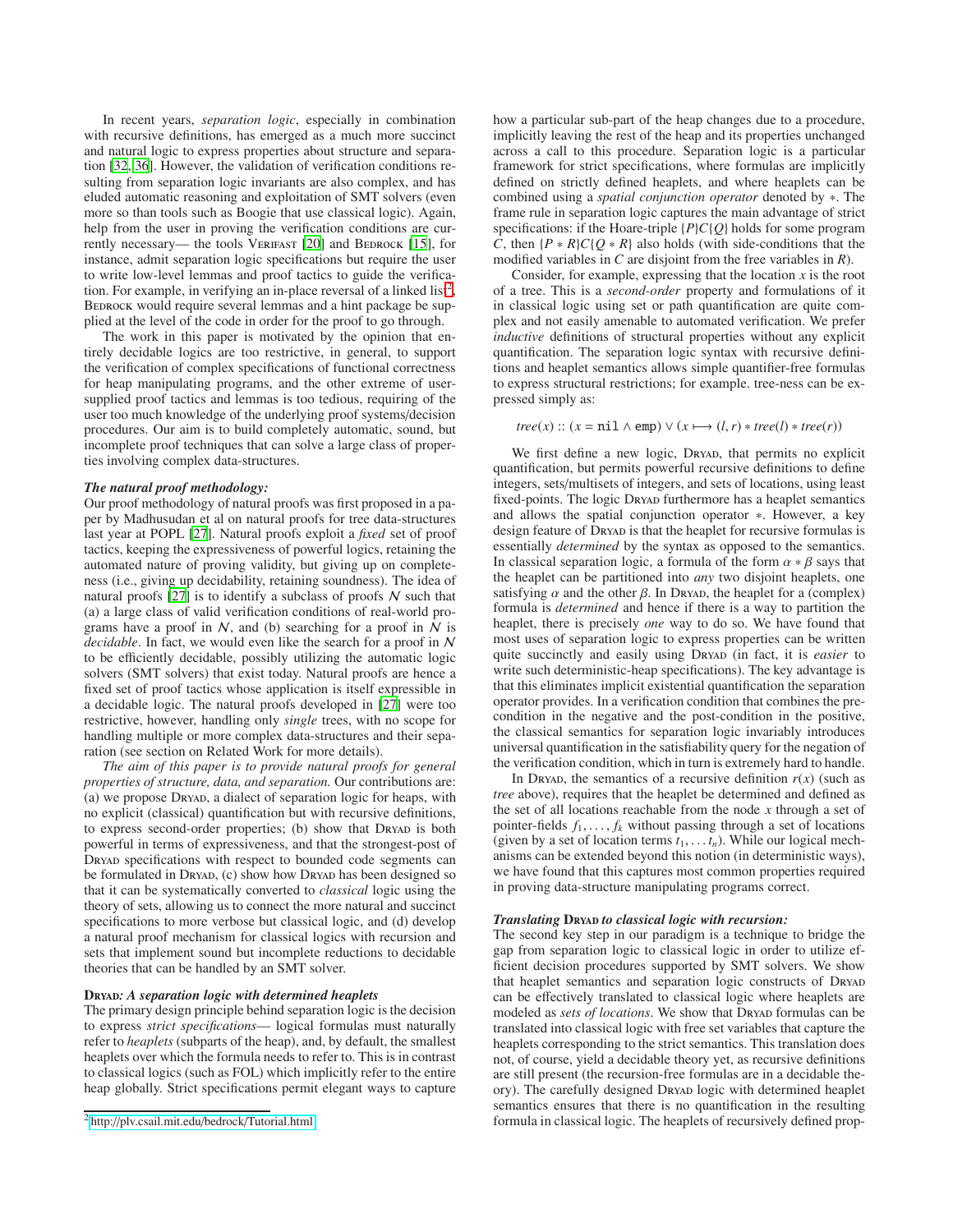erties, which are defined using the set of all *reachable* nodes, are translated to recursively defined sets of locations.

#### *Natural proofs for* Dryad*:*

Finally, we develop a natural proof methodology for DRYAD by showing a natural proof mechanism for the equivalent formulas in classical logic. The basic proof tactic that we follow is not just dependent on the formula embodying the verification condition, but also on the precise footprint touched by the program segment being verified. We unfold recursive definitions precisely across footprints, translating them to the frontier of the footprint, and then use a form of *formula abstraction* that treats recursive formulas on frontier nodes as uninterpreted functions. The resulting formula falls in a logic over sets and integers, which is then decided using the theory of uninterpreted functions and arrays using SMT solvers. The key feature is that heaplets and separation logic constructs, which get translated to recursively defined sets of locations, are unfolded along with other user-defined recursive definitions and formulaabstracted using this uniform natural proof strategy,

While our proof strategy is roughly as above, there are many technical details that are complex. For example, the heaplets defined by pre/post conditions intrinsically specify the modified locations of the heap, which have to be considered when processing procedure calls in order to ensure which recursively defined metrics on locations continue to hold after a procedure call. Also, the final decidable theories that we compile our conditions down to does require a bit of quantification, but it turns out to be in the *array property fragment* which admits automatic decision procedures.

#### *Implementation and Evaluation:*

Our proof mechanisms are essentially a class of decidable proof tactics that result in sound but incomplete validation procedures. To show that this class of natural proofs is effective in practice, we provide a prototype implementation of our technique, which handles a low-level programming language with pre-conditions and postconditions written in Dryan. We show, using a large class of correct programs manipulating lists, trees, cyclic lists, and doubly linked lists as well as *multiple* data-structures of these kinds, that the natural proof mechanism succeeds in proving the verifications conditions automatically. These programs are drawn from a range of sources, from textbook data-structure routines (binary search trees, red-black trees, etc.) to routines from Glib low-level C-routines used in GTK+/Gnome to implement file-systems, from the Schorr-Waite garbage collection algorithm, to several programs from a recent secure framework developed for mobile applications [\[29\]](#page-11-4). Our work is by far the only one that we know of that can handle such a large class of programs, completely automatically. Our experience has been that the user-provided contracts and invariants are easily expressible in Dryan, and the automatic natural proof mechanisms work extremely fast. In fact, contrary to our own expectations, we also found that the tool is useful in *debugging*: in several cases, when the annotations supplied were incorrect, the model provided by the SMT solver for the natural proof was useful in detecting errors and correcting the invariants/program.

# 2. Related Work

The natural proof methodology was introduced in [\[27\]](#page-11-11) (see also [\[39](#page-11-12)]), but was exclusively built for tree data-structures. In particular, this work could only handle *recursive* programs, i.e., no while-loops, and even for tree data-structures, imposed a large number of restrictions on pre/post conditions for methods— the input to a procedure had to be only a single tree, the method can only return a single tree, and even then must havoc the input tree given to it. The lack of handling of multiple structures means that even simple programs like mergesort (that merges two lists), cannot be handled,

and simple programs that manipulate two lists or two trees cannot be reasoned with. Also, structures such as doubly-linked lists, trees with parent pointers, etc. are out of scope of this work. Technically, in our present work, we can handle user-defined structures expressible in separation logic, multiple structures and their separation, programs with while-loops, etc., because of our *logical* treatment of separation logic using classical logic.

There is a rich literature on analysis of heaps in software. We omit discussing literature on general interactive theorem provers (like Isabelle [\[31\]](#page-11-13)) that require considerable manual guidance. We also omit a lot of work on analyzing shape properties of the heap [\[6,](#page-11-14) [13,](#page-11-15) [18](#page-11-16), [28](#page-11-17), [41\]](#page-11-18), as they do not handle complex functional properties.

There are several proof systems and assistants for separation logic [\[32](#page-11-8), [36](#page-11-9)] that incorporate proof heuristics and are incomplete. However, [\[3](#page-11-19)] gives a small decidable fragment of separation logic on lists which has been further extended in [\[11](#page-11-20)] to include a restricted form of arithmetic. Symbolic execution with separation logic has been used in [\[4](#page-11-21), [5](#page-11-22), [8\]](#page-11-23) to prove structural specifications for various list and tree programs. These tools come hardwired with a collection of axioms and their symbolic execution engines check the entailment between two formulas modulo these ax-ioms. VERIFAST [\[20](#page-11-2)], on the other hand, chooses flexibility of writing richer specifications over complete automation, but requires the user to provide inductive lemmas and proof tactics to aid verification. Similarly,  $Beprock$  [\[15](#page-11-10)] is a Coq library that aims at mostly automated (but not completely automated) procedures that requires some proof tactics to be given by the user to prove verification conditions. The idea of using regions (sets of locations) for describing heaps in our work also extends to describing frames for function calls, and the use for the latter is similar to implicit dynamic frames [\[38\]](#page-11-24) in the literature. The crucial difference in our framework is that the implicit dynamic frames are syntactically determined, and amenable to quantifier-free reasoning. A work that comes very close to ours is a paper by Chin et al. [\[14](#page-11-25)], where the authors allow user-defined recursive predicates (similar to ours) and build a terminating procedure that reduces the verification condition to standard logical theories. However, their procedure does not search for a proof in a well-defined simple and decidable class, unlike our natural proof mechanism; in fact, the resulting formulas are quantified and incompatible with decidable logics handled by SMT solvers.

In all of the above cited work and other manual and semiautomatic approaches to verification of heap-manipulating programs like [\[37](#page-11-26)], inductive definitions of algebraic data-types is extremely common for capturing second-order data-structure properties. Most of these approaches use proof tactics which unroll inductive definitions and do extensive unification to try to match terms to find simple proofs. Our notion of natural proofs is very much inspired by such kinds of semi-automatic and manual heap reasoning that we have seen in the literature.

There is also a variety of verification tools based on classical logics and SMT solvers. Dafny [\[23\]](#page-11-27) and VCC [\[16\]](#page-11-1) compile to Boogie [\[2](#page-11-0)] and generate VCs that are passed to SMT solvers. This approach requires significant ghost annotations, and annotations that explicitly express and manipulate frames. The Jahob system [\[43](#page-11-28), [44](#page-11-29)] is one of the first attempts at full functional verification of linked data structures, which integrates a variety of theorem provers, including SMT solvers, and makes the process mostly automated. However, complex specifications combining structure, data and separation usually require more complex provers such as Mona [\[21\]](#page-11-30), or even interactive theorem provers such as Isabelle [\[31\]](#page-11-13) in the worst case. The success of the proof search also relies on users' manual guidance.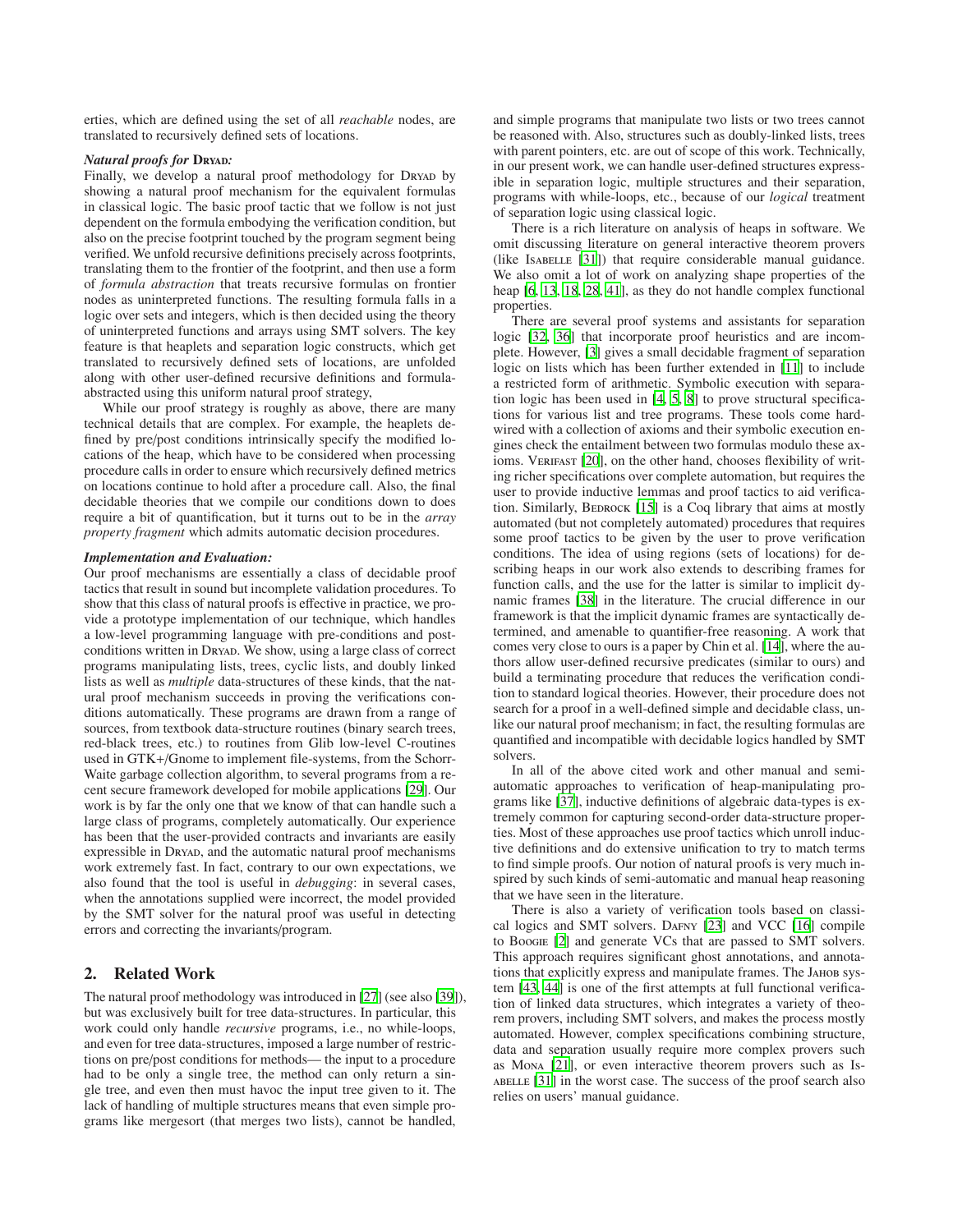| <b>void</b> heapify(loc x) {<br>$if (x.left = nil)$<br>$s := x.right;$<br>else if $(x.right = nil)$<br>$s := x.left$ :<br>else {<br>$lx := x.left$<br>$rx := x.right;$<br>if $(lx.\text{key} < rx.\text{key})$<br>$s := x.right;$<br>else<br>$s := x.left$<br>ł<br>if $(s =/- nil)$<br>if (s.key $>$ x.key) {<br>$t := s.$ key;<br>s.key $:= x.$ key;<br>$x.\text{key} := t;$<br>heapify(s); | assume $x.left_0 \neq nil$<br>assume x.right <sub>0</sub> $\neq$ nil<br>$lx := x.left_0$<br>$rx := x. right_0$<br>assume $lx.key_0 < rx.key_0$<br>$s := x$ .right <sub>0</sub><br>assume $s \neq nil$<br>assume $s.\text{key}_0 > x.\text{key}_0$<br>$t := s \cdot key_0$<br>$s \cdot key_1 := x \cdot key_0$<br>$x \text{.} key_2 := t$<br>heapify $(s)$<br>mheap $\frac{\Delta}{n^2}(x) \stackrel{def}{=} ($<br>$x = \text{nil} \wedge \text{emp}$<br>$\vee$ (x $\stackrel{key, left, right}{\longmapsto}$ (k, l, r)<br>* $(mheap_{\overrightarrow{nt}}^{\Delta}(l) \wedge \{k\} \geq keys_{\overrightarrow{nt}}^{\Delta}(l))$<br>* $(mheap_{\vec{x}}^{\Delta}(r) \wedge \{k\} \geq keys_{\vec{x}}^{\Delta}(r)))$ |
|----------------------------------------------------------------------------------------------------------------------------------------------------------------------------------------------------------------------------------------------------------------------------------------------------------------------------------------------------------------------------------------------|---------------------------------------------------------------------------------------------------------------------------------------------------------------------------------------------------------------------------------------------------------------------------------------------------------------------------------------------------------------------------------------------------------------------------------------------------------------------------------------------------------------------------------------------------------------------------------------------------------------------------------------------------------------------------------------------------------------------|
| ł<br>}                                                                                                                                                                                                                                                                                                                                                                                       | $keys_{\frac{\Delta}{n^{f}}}^{\Delta}(x) \stackrel{def}{=} ($                                                                                                                                                                                                                                                                                                                                                                                                                                                                                                                                                                                                                                                       |
| $\varphi_{pre} \equiv \left(x \stackrel{key, left, right}{\longmapsto} (k, l, r)\right)$<br>$*$ mheap $\frac{\Delta}{n\hat{t}}(l) * m$ heap $\frac{\Delta}{n\hat{t}}(r)$<br>$\wedge \text{keys}_{\rightarrow}^{\Delta}(x) = K$<br>$\varphi_{post} \equiv mheap^{\Delta}_{\vec{x}}(x) \wedge keys^{\Delta}_{\vec{x}}(x) = K$                                                                  | $x = \text{nil} \wedge \text{emp} : \emptyset$ ;<br>key,left,right<br>$\mapsto$ $(k, l, r) *$ true:<br>$\mathcal{X}$<br>$keys_{\overrightarrow{nf}}^{\Delta}(l) \cup \{k\} \cup keys_{\overrightarrow{nf}}^{\Delta}(r)$ ;<br>$default: \emptyset)$                                                                                                                                                                                                                                                                                                                                                                                                                                                                  |

<span id="page-3-0"></span>Figure 1. Motivating example: Heapify

The idea of unfolding recursive definitions and formula abstraction also features in the work by Suter et al. [\[39](#page-11-12), [40\]](#page-11-31), where a procedure for algebraic data-types is presented. However, this work focuses on soundness and completeness, and is not terminating for several complex data structures like red-black trees. Moreover, the work limits itself to functional program correctness; in our opinion, functional programs are very similar to algebraic inductive specifications, leading to much simpler proof procedures.

There is also a rich literature on completely automatic decision procedures for restricted heap logics, some of which combine structure-logic and arbitrary data-logic. These logics are usually FOLs with restricted quantifiers, and usually are decided using SMT solvers. The logics Lisbq [\[22\]](#page-11-32) and CSL [\[9,](#page-11-33) [10](#page-11-34)] offer such reasoning with restricted reachability predicates and quantification; see also the logics in  $[1, 7, 30, 33-35]$  $[1, 7, 30, 33-35]$  $[1, 7, 30, 33-35]$  $[1, 7, 30, 33-35]$  $[1, 7, 30, 33-35]$  $[1, 7, 30, 33-35]$ . Strand is a relatively expressive logic that can handle some data-structure properties (like BSTs) and admits decidable fragments [\[25](#page-11-6), [26\]](#page-11-7), but is again not expressive enough for more complex properties of inductive datastructures. None of these logics can express the class of VCs for full functional verification explored in this paper.

# <span id="page-3-1"></span>3. Motivating Example

In this section we give intuition into our verification approach through a motivating example. Recall that a max-heap is a binary tree such that for each node *n* the key stored at *n* is greater than or equal to the keys stored at each of its children. Heaps are often used to implement priority queues. In Figure [1,](#page-3-0) in the lower right corner, we express the property that a location *x* points to a maxheap using recursive definitions  $keys^{\Delta}_{p\bar{f}}(x)$  and  $mheap^{\Delta}_{p\bar{f}}(x)$ , with  $p f \equiv \{left, right\}$ . These recursive definitions are written in Dryad,

which is formally introduced in Section [4.](#page-4-0) Intuitively, DRYAD extends quantifier free separation logic [\[32,](#page-11-8) [36](#page-11-9)] with recursive predicates and functions. These recursive definitions allow us to express structural and data properties on the heap, like those of max-heap, without explicit quantification.

For a location *x*, the recursive definition  $keys^{\Delta}_{\overrightarrow{pf}}(x)$  returns the set of keys at the nodes of the tree rooted at *x*: if  $\tilde{x}$  is nil and the heaplet is empty, then the empty-set; otherwise, the union of the key stored at *x* and the keys stored in the left and right subtrees of *x*. Similarly, the recursive definition *mheap*<sup>∆</sup><sub>*pf*</sub><sup>*(x)*</sup> states that *x* points to a max-heap if:  $x$  is nil and the heaplet is empty; or  $x$  and the heaplets of the left and right subtrees of *x* are mutually disjoint (*x* points to a tree) and the key at *x* is greater than or equal to the keys of the left and right subtrees of *x*.

The method heapify in Figure [1](#page-3-0) is at the heart of the procedure for deleting the root from a max-heap (removing the node with the maximum priority). If the max-heap property is violated at a node *x* while satisfied by its descendants, then heapify restores the maxheap property at *x*. It does so by recursively descending into the tree, swapping the key of the root with the key at its left or right child, whichever is greater. The precondition  $\varphi_{pre}$  binds the free variable  $K$  to the set of keys of  $x$ . The postcondition states that after the procedure call, *x* satisfies the max-heap property and the set of keys of *x* is unchanged (same as *K*).

One of the main aspects of our approach is to reduce reasoning about heaplet semantics and separation logic constructs to reasoning about sets of locations. We use set operations like union, intersection and membership to describe separation constraints on a heaplet satisfying a formula. This translation from DRYAD formulas, like those in Figure [1,](#page-3-0) to formulas in classical logic with recursive predicates and functions is formally presented in Section [5.](#page-6-0) Intuitively, we associate a set of locations to each (spatial) atomic formula, which is the domain of the heaplet satisfying that formula. Dryad requires that this heaplet is *syntactically* determined for each formula. For example, the heaplet associated to the formula  $x \mapsto \dots$ is the singleton  $\{x\}$ ; for recursive definitions like *mheap*<sup>∆</sup><sub> $\stackrel{\triangle}{p}$ </sub> $f(x)$  and

 $keys_{\vec{p}^f}^{\Delta}(x)$ , the domain of the heaplet is *reach*<sub>{*left,right*}(*x*), which in-</sub> tuitively is the set of locations reachable from *x* using the pointer fields *left* and *right*, and can be defined recursively.

As shown in Figure [1,](#page-3-0)  $\varphi_{pre}$  is a conjunction of two formulas. If  $G_{pre}$  is the domain of the heaplet associated to  $\varphi_{pre}$ , then the first conjunct requires  $G_{pre}$  to be the disjoint union of the sets  $\{x\}$ , *reach*<sub>{*left,right*}(*left*(*x*)) and *reach*<sub>{*left,right*}(*right*(*x*)). The second con-</sub></sub> junct requires  $G_{pre}$  = *reach*<sub>{*left,right*}</sub>(*x*). From these heaplet constraints, we can translate  $\varphi_{pre}$  to the following formula in classical logic *over the global heap*:

 $G_{pre}$  = {*x*} ∪ *reach*<sub>{*left,right*}(*left*(*x*)) ∪ *reach*<sub>{*left,right*}(*right*(*x*))</sub></sub> *N x* ∉ *reach*<sub>{*left,right*}(*left*(*x*))  $\land$  *x* ∉ *reach*<sub>{*left,right*}(*right*(*x*))</sub></sub>

∧  $reach_{\{left\}}(\mathit{left}(x)) \cap reach_{\{left\}}(\mathit{right}(right(x))) = \emptyset \land x \neq nil$ 

∧ *mheap*(*left*(*x*)) ∧ *mheap*(*right*(*x*))

∧ *Gpre* = *reach*{*left*,*right*}(*x*) ∧ *keys*(*x*) = *K*

Similarly, we translate  $\varphi_{post}$  to

 $G_{post} = reach_{\{left, right, right\}}(x) \land mheap(x) \land keys(x) = K$ 

Note that the recursive definitions *mheap* and *keys* without the "∆" superscript are in the classical logic (without the heaplet constraint). Hence the recursive predicate *mheap* satisfies

```
mheap(x) \leftrightarrow x = nil \land reach_{\{left, right\}}(x) = \emptyset∨

x,nil∧x<reach{left,right}(left(x))∧x<reach{left,right}(right(x))
                ∧ reach{left,right}(left(x)) ∩ reach{left,right}(right(x)) = ∅
                ∧ (reach<sub>{left,right}(x) = {x} ∪ reach<sub>{left,right}(left(x))</sub></sub>
                      ∪reach{left,right}(right(x))
               ∧ mheap(left(x)) ∧ {key(x)} ≥ keys(left(x))
               ∧ mheap(right(x)) ∧ {key(x)} ≥ keys(right(x))
```
The right side of Figure [1](#page-3-0) presents a basic path from method heapify, corresponding to the case when both children of *x* are not *nil* and the key of the right child is greater than the keys of the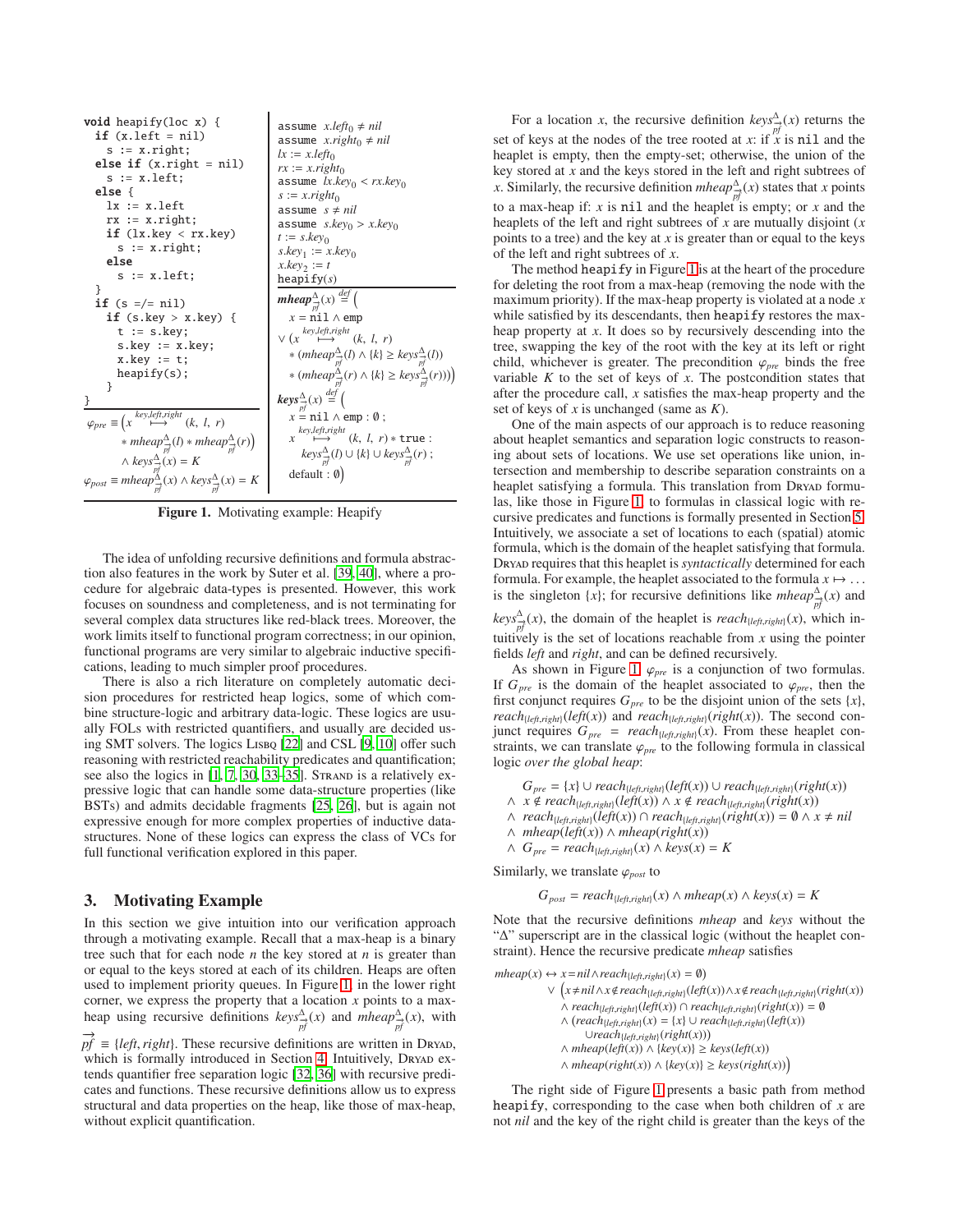left child and the root. The subscript of a pointer/data field denotes the timestamp. A key insight is that any basic path touches a finite number of locations and may call some recursive procedures. We refer to the touched locations as the *footprint*, and to the adjacent locations which are not part of the footprint as the *frontier*. For this example, the footprint is  $\{x, \, lx, \, rx\}$  (*s* is known to be equal with  $rx$ ) and the frontier is {  $left( \frac{left( lx}{r}, \frac{right( lx)}{r}, \frac{left( lx}{r}, \frac{left( x \cdot r}{r} \right))$  }. We capture the effect of the path until the call to heapify by

- $left_0(x) \neq nil \wedge right_0(x) \neq nil \wedge lx = left_0(x) \wedge rx = right_0(x)$
- $\wedge$   $key_0(lx) < key_0(rx) \wedge s = right_0(x) \wedge s \neq nil$

 $\land$  *key*<sub>0</sub>(*s*) > *key*<sub>0</sub>(*x*) ∧ *t* = *key*<sub>0</sub>(*s*)

 $\wedge$  *key*<sub>1</sub> = *key*<sub>0</sub>{*s* ← *key*<sub>0</sub>(*x*)}  $\wedge$  *key*<sub>2</sub> = *key*<sub>1</sub>{*x* ← *t*}

Once we have expressed the verification condition in classical logic with recursive definitions over the global heap, we prove it using the *natural proof* methodology. We unfold the recursive definitions  $mheap(x)$ ,  $keys(x)$  and  $reach_{\{left, right\}}(x)$  for *x*, *lx* and *rx* (the footprint), thus evaluating them in terms of their values on the frontier. The call to heapify preserves the recursive definitions on locations reachable from *lx*, and modifies those on *rx* according to the pre/post condition. Finally, we abstract the recursive definitions on the frontier with uninterpreted functions. We decide the resulted formula (which is in a decidable logic) using an SMT solver. Section [6](#page-8-0) describes this process in detail.

# <span id="page-4-0"></span>4. The Logic Dryad

In this section we present our logic Dryad*sep*; this redefines the logic Dryan [\[27](#page-11-11)] on arbitrary data-structures (not just trees), using heaplet semantics and separation logic primitives; the logic hence is a quantifier-free heaplet logic augmented with recursively defined predicates/functions. However, for brevity, we will refer to the new logic we propose as DryAD, and refer to the logic in [\[27](#page-11-11)] as DRYAD<sub>tree</sub>.

#### 4.1 Syntax

Let us fix a finite set of *pointer-fields PF* and a finite set of *datafields DF*. A record consists of a set of pointer-fields from *PF* and a set of data-fields from *DF*. Our logic also presumes that locations refer to entire records rather than particular fields, and that address arithmetic is precluded. We will use the term *locations* hence to refer to these records. We assume that every field is defined at every location, i.e., all memory records have the same layout (to simplify the presentation); our logic can easily be extended with record types.

Let *Bool* = {true, false} stand for the set of Boolean values, *Int* stand for the set of integers and *Loc* stand for the universe of locations. For any set A, let  $S(A)$  denote the set of all finite subsets of *A*, and let MS(*A*) denote the set of all finite multisets with elements in *A*.

The Dryan logic allows expressing quantifier-free first-order properties over heaps/heaplets augmented with recursively defined notions for a location to express second-order properties, denoted as a function  $r: Loc \rightarrow D$ . The codomain *D* can be *Int<sub>L</sub>*,  $S(Loc)$ ,  $S(int)$ ,  $MS(int)$ <sub>L</sub> or *Bool*, where  $Int<sub>L</sub>$  and  $MS(int)$ <sub>L</sub> extend *Int* and MS(*Int*) to lattice domains, respectively, in order to give least fixed-point semantics (explained later in this section). Typical examples of these recursive definitions include the definitions of the height of a tree or the height of black-nodes in the tree rooted at a node (recursively defined integers), the set of nodes reachable from a location following certain pointer fields (recursively defined sets of locations), the set/multiset of keys stored at a particular data-field under nodes reachable from a location (recursively defined set/multiset of integers), and the property that the tree rooted at a node is a binary search tree or a balanced tree or just a tree (recursively defined predicates).

A DRYAD formula  $\varphi$  is quantifier-free, but parameterized by a set of recursive definitions *Def* <sup>∆</sup> . The syntax of Dryad logic is given in Figure [2,](#page-5-0) where the syntax of formulas is followed by the syntax for recursive definitions. Most symbols in Dreyan are common and self-explanatory. Note that the inequality ( $\lt$  or  $\leq$ ) between integer sets/multisets indicates that any integer in the left-hand side is less-than/not-greater-than any integer in the right-hand side. It is also noteworthy that the separating conjunction (∗) from separation logic is also allowed, but only if it is not above any negation  $(\neg)$ . We require that every recursive function/predicate used in the formula  $\varphi$  has a unique definition in  $Def^{\Delta}$ . Each recursive function is parameterized by a set of pointer fields  $p\ddot{f}$  and a set of program variables  $\vec{v}$ , denoted as  $f^{\Delta}_{\vec{p}^f, \vec{v}}$ . The subscripts are used in defining the semantics of recursive functions in Section [4.2.](#page-4-1) We usually simply use  $f^{\Delta}$  when the subscripts are not relevant in the context. Similarly, recursive predicates are denoted as  $p_{\vec{p}_j^t, \vec{v}}^{\Delta}$  or simply  $p^{\Delta}$ . The recursive functions are defined using the syntax:

$$
(\varphi_1^f(x, \vec{v}, \vec{s}) : t_1^f(x, \vec{s}) : \ldots ; \varphi_k^f(x, \vec{v}, \vec{s}) : t_k^f(x, \vec{s}) ; \text{ default} : t_{k+1}^f(x, \vec{s}))
$$

where  $\varphi_u^f(x, \vec{v}, \vec{s})/t_u^f(x, \vec{s})$  is a formula/term in our logic with  $\vec{s}$  implicitly existentially quantified. The recursively defined predicates are defined using the syntax:  $\varphi^p(x, \vec{v}, \vec{s})$ , which is a formula in our logic with  $\vec{s}$  implicitly existentially quantified. The recursive function syntax above expresses a case-split, with the function evaluating to the first term whose guard evaluates to true. The restrictions on the recursive definitions are:

- Subtraction, set-difference, and negation are disallowed;
- Every variable in  $\vec{s}$  should appear in the right hand side of a points-to relation binding it to *x exactly once*.

For examples of recursive functions and predicates, see the definitions  $keys_{\vec{p}^f}^{\Delta}(x)$  and  $mheap_{\vec{p}^f}^{\Delta}(x)$  in Figure [1,](#page-3-0) respectively. The set of program variables  $\vec{v}$  parameterizing the definitions is empty in both these definitions and the set of implicitly existentially-quantified variables  $\vec{s}$  is  $\{k, l, r\}$ .

#### <span id="page-4-1"></span>4.2 Semantics

Our logic is interpreted on models that are *program states*:

**Definition 4.1.** A program state is a tuple  $C = (R, s, h)$  where

- $R \subseteq Loc \setminus \{nil\}$  *is a finite set of locations;*
- *s* : *Vars* → *Int* ∪ *Loc is a store mapping program variables to locations or integers (of appropriate type);*
- $h: R \times (PF \cup DF) \rightarrow Int \cup Loc$  *is a heaplet mapping nonnil locations and each pointer-field*/*data-field to values of the appropriate type.*

Note that the set of locations is, in general, larger than the state *R* and hence *R* defines a subset of heap locations. The store maps variables to locations (not necessarily in  $R$ ), but the heaplet  $h$  gives interpretations for pointer and data-fields only for elements in *R*.

Given a heaplet *h*, for every pointer field *pf*, we denote the projection of *h* on  $R \times (PF \setminus \{pf\} \cup DF)$  as  $h \nmid pf$ ; similarly, for every data-field *df*, we denote the projection of *h* on  $R \times (PF \cup DF \setminus \{df\})$ as *h*  $\uparrow$  *df*. Also, for every subset *S* ⊆ *R*, we denote the projection of *h* on  $S \times (PF \cup DF)$  as  $h \mid S$ .

A term/formula with free variables  $F$  is interpreted by interpreting the free variables in *F* using the map *s* from variables to values. The semantics of Dryan is similar to that of classical Separation Logic (*SL*). In particular, a term/formula without recursive definitions is interpreted exactly in the same way in Dreyan and *SL*. Hence we first give the semantics of the non-recursive part, followed by the semantics of recursive definitions.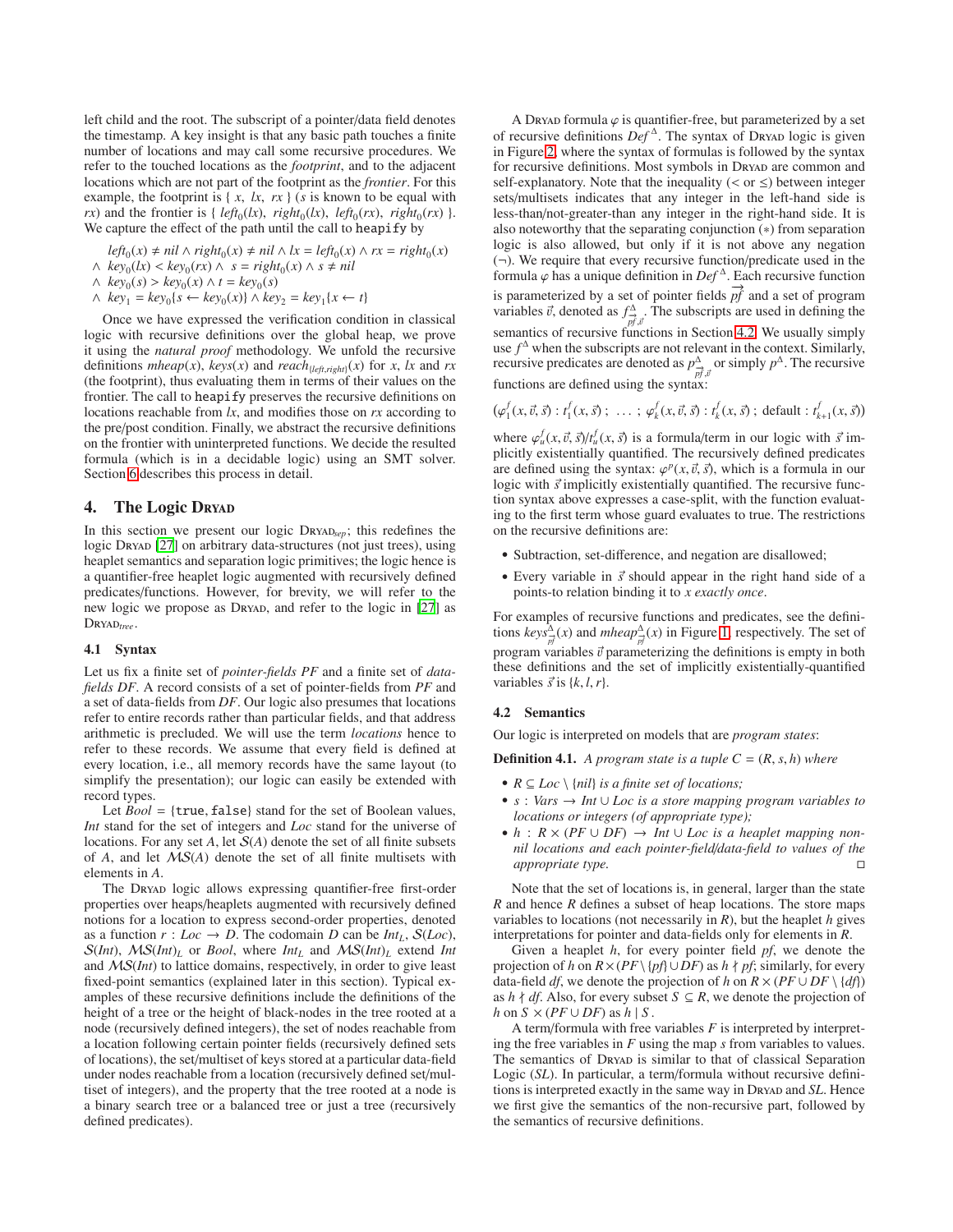$i^{\Delta}$ : *Loc*  $\rightarrow$  *Int<sub>L</sub>*<br>*j*  $\in$  *Int<sub>L</sub>* Variables  $sI^{\Delta}$  : *Loc* → *S*(*Loc*) *si*<sup> $\Delta$ </sup> : *Loc* → *S*(*Int*) *msi*<sup> $\Delta$ </sup> : *Loc* → *MS*(*Int*)*L p*<sup> $\Delta$ </sup> : *Loc* → *Bool L* ∈ *S*(*Loc*) Variables *S* ∈ *S*(*Int*) Variables *MS* ∈ *MS*(*Int*)<sub>*L*</sub> Variables *q* ∈  $p^{\Delta}: Loc \rightarrow Bool$ *j* ∈ *Int<sub>L</sub>* Variables *L* ∈ *S*(*Loc*) Variables *S* ∈ *S*(*Int*) Variables *MS* ∈ *MS*(*Int*)<sub>*L*</sub> Variables *q* ∈ *DF df* ∈ *DF x* ∶ *Int*<sub>*L*</sub> Constant *Loc* Term: *lt* ::= *x* | nil *Int<sub>L</sub>* Term: *it* ::= *c* | *j* |  $i \frac{\Delta}{p f, \vec{v}}$  (*lt*) | *it* + *it* | *it* − *it*  $S(Loc)$  Term:  $slt$  ::=  $\emptyset_l$  |  $L^{\dagger}$  |  $\{lt\}$  |  $s\frac{l\Delta}{p^f, v^f}(lt)$  |  $slt \cup slt$  |  $slt \cap slt$  |  $slt \setminus slt$  $S(Int)$  Term: *sit* ::=  $\mathbf{0}_s$  |  $S$  | {*it*} |  $s\hat{i}^{\hat{\Delta}}_{\rho f,\vec{v}}(lt)$  | *sit*  $\cup$  *sit* | *sit*  $\cap$  *sit* | *sit*  $\setminus$  *sit*  $MS(int)_L$  Term:  $msit$  ::=  $\emptyset_m \mid MS \mid \{it\}_m \mid \stackrel{NS}{\underset{p \notin \mathcal{P}}{\text{dist}}} (lt) \mid msit \cup msit \mid msit \cap msit \mid msit \setminus msit$ Positive Formula:  $\varphi$  ::= true | false | q |  $p_{\overrightarrow{p_i}, \overrightarrow{d}}^{\Delta}(lt)$  | emp |  $lt^{\overrightarrow{pr}, \overrightarrow{df}}_{\overrightarrow{p_f}, \overrightarrow{d}}(\vec{l_t}, \vec{u})$  |  $lt = lt$  |  $lt \neq lt$  |  $it \leq it$  |  $it < it$  |  $sit < sit$  |  $sit < sit$  |  $mist < msit$  |  $msit < msit$  $|slt| \leq slt |slt|$  sit  $\not\subseteq$  sit  $|slt| \leq sit |slt \not\subseteq sit |$  msit  $\sqsubseteq msit |msit \not\sqsubseteq msit |$  it  $\in slt |$  it  $\not\in slt |$  it  $\in sit |$  it  $\not\in ssit |$  it  $\not\subseteq msit |$  it  $\not\subseteq msit |$  $|\varphi \wedge \varphi | \varphi \vee \varphi | \varphi * \varphi$ Formula:  $\psi$  ::=  $\varphi | \psi \wedge \psi | \psi \vee \psi | \neg \psi$ Recursive function :  $f^{\Delta}_{\vec{p},\vec{r}}(x) = ( \varphi_1^f(x,\vec{v},\vec{s}) : t_1^f(x,\vec{s}) ; \dots ; \varphi_k^f(x,\vec{v},\vec{s}) : t_k^f(x,\vec{s}) ;$  default :  $t_{k+1}^f(x,\vec{s})$ Recursive predicate :  $p_{\substack{\rightarrow \\ p \notin \mathcal{J}}}^{\Delta}(x) \stackrel{def}{=} \varphi^p(x, \vec{v}, \vec{s})$ 

# Figure 2. Syntax of DRYAD

Before defining the semantics of formulas, we define the *pure* property for terms/formulas. Intuitively, a term/formula is pure if it is independent of the heap. Syntactically, a term/formula is pure if it does not contain emp,  $\mapsto$  or any recursive definition. Note that in *SL* all terms are pure, but in DRYAD, a term can be impure if it contains a recursive function *f* ∆ .

#### Semantics of terms

Each  $\mathcal T$ -term evaluates to either a normal value of type  $\mathcal T$ , or to undef, which is only used in interpreting recursive functions (will be explained later). As a special value, undef will be propagated throughout the formula: if a formula  $\varphi$  contains a sub-term that evaluates to undef, then  $\varphi$  will evaluate to false if it appears positively, and will evaluate to true otherwise. Intuitively, undef cannot help in making the formula true over a model.

The *Loc* terms are evaluated as follows:

$$
\begin{array}{rcl} [[x]]_C & = & s(x) \\ [[\n \n \text{nil}]]_C & = & nil \end{array}
$$

For any binary operator op, *t* op *t'* is evaluated as follows:

$$
\llbracket t \text{ op } t' \rrbracket_C = \begin{cases} \begin{array}{ll}\n\llbracket t \rrbracket_C \text{ op } \llbracket t' \rrbracket_C & \text{if } t \text{ or } t' \text{ is pure} \\
\llbracket t \rrbracket_{C|R_1} \text{ op } \llbracket t' \rrbracket_{C|R_2} & \text{else if there exist } R_1, R_2 \text{ such that} \\
& R = R_1 \cup R_2, \llbracket t \rrbracket_{C|R_1} \neq \text{undefined} \\
\text{and } \llbracket t' \rrbracket_{C|R_2} \neq \text{undefined} \\
\text{otherwise}\n\end{array}\n\end{cases}
$$

where op is interpreted in the natural way.

For singletons, {*it*} will evaluate to ∅ if *it* evaluates to −∞ or ∞:

$$
\llbracket \{it\} \rrbracket_C = \begin{cases} \text{undef} & \text{if } \llbracket it \rrbracket_C = \text{undef} \\ \emptyset & \text{if } \llbracket it \rrbracket_C = -\infty \text{ or } \infty \\ \{\llbracket it \rrbracket_C\} & \text{otherwise} \end{cases}
$$

 $\{it\}_m$  and  $\{lt\}$  evaluate similarly.

# Semantics of formulas

The formula true is always interpreted to be *true*:  $(R, s, h) \models$  true

The formula emp asserts that the heap is empty:

$$
(R, s, h) \models \text{emp} \quad \text{iff} \quad R = \emptyset
$$

The formula  $\lim_{t \to \infty} \vec{p} \cdot \vec{dt}$ ,  $(\vec{t}, \vec{u})$  asserts that the heap contains exactly one record consisting of fields  $\overrightarrow{pf}$  and  $\overrightarrow{df}$ , at address *lt*, with values <span id="page-5-0"></span> $\vec{l}$  and  $\vec{i}$ , respectively. Formally, the semantics of this formula is given as:

$$
(R, s, h) \models \operatorname{lt} \stackrel{\overrightarrow{pf}, \overrightarrow{df}}{\longmapsto} (\overrightarrow{it}, \overrightarrow{it}) \quad \text{iff} \quad R = \{ [\![\operatorname{lt}]\!]_{R, s, h} \} \text{ and}
$$
\n
$$
h([\![\operatorname{lt}]\!]_{R, s, h}, pf_i) = [\![\operatorname{lt}_i]\!]_{R, s, h} \quad \text{for corresponding } pf_i \text{ and } lt_i
$$
\n
$$
h([\![\operatorname{lt}]\!]_{R, s, h}, df_i) = [\![\operatorname{lt}_i]\!]_{R, s, h} \quad \text{for corresponding } df_i \text{ and } it_i
$$

,

.

Note that, as in separation logic, the above has a *strict semantics* the heaplet must be a singleton set and cannot be a larger set.

For binary relations *t* ∼ *t* ′ between integers, sets, and multisets, including equality, the pure property plays an important role. Remember that in *SL* all terms are pure. To be consistent with *SL*, if both *t* and *t* ′ are pure, it is interpreted in the normal way. Otherwise,  $t \sim t'$  is only defined on the minimum heaplet required by *t* and *t'*, more concretely the union of the heaplet associated with *t* and *t* ′ .

$$
(R, s, h) \models t \sim t'
$$
 iff  $t$  or  $t'$  is pure and  $[\![t]\!]_C \sim [\![t']\!]_C$   
or  $t$  and  $t'$  are impure and there exist  $R_1, R_2$  s.t.  $R = R_1 \cup R_2$   
and  $[\![t]\!]_C | R_1 \neq \text{undef}, [\![t']\!]_C | R_2 \neq \text{undef} \text{ and } [\![t]\!]_C | R_1 \sim [\![t']\!]_C | R_2$ 

where  $~\sim$  is interpreted in the natural way.

The semantics of the disjoint conjunction operator ∗ is defined as follows. The formula  $\varphi_0 * \varphi_1$  asserts that the heap can be split into two disjoint parts in which  $\varphi_0$  and  $\varphi_1$  hold respectively:

 $(R, s, h) \models \varphi_0 * \varphi_1$  iff there exist  $R_0, R_1$  s.t.  $R_0 \cap R_1 = \emptyset$  and  $R_0 \cup R_1 = R$  and  $(R_0, s, h | R_0) \models \varphi_0$  and  $(R_1, s, h | R_1) \models \varphi_1$ 

Boolean combinations are defined in the standard way:

| $(R, s, h) \models \varphi_0 \wedge \varphi_1$                                                                  |  | iff $(R, s, h) \models \varphi_0$ and $(R, s, h) \models \varphi_1$ |
|-----------------------------------------------------------------------------------------------------------------|--|---------------------------------------------------------------------|
| $(R, s, h) \models \varphi_0 \lor \varphi_1$ iff $(R, s, h) \models \varphi_0$ or $(R, s, h) \models \varphi_1$ |  |                                                                     |
| $(R, s, h) \models \neg \varphi$ iff $(R, s, h) \not\models \varphi$                                            |  |                                                                     |

#### Semantics of recursive definitions

The main semantical difference between DRYAD and *SL* is on recursive definitions. We would like to *deterministically delineate* the heap domain for any recursive definition, so that the heap domain required by any Dryad formula can be *syntactically determined*. Given a recursive definition  $rec^{\Delta}_{\overrightarrow{p^{\dagger}},\overrightarrow{v}}$ , the subscripts  $\overrightarrow{p^f}$  and  $\overrightarrow{v}$  play a role in delineating the heap domain. Intuitively, the heap domain for  $rec^{\Delta}_{\overrightarrow{p}, \overrightarrow{v}}(l)$  is the set of locations reachable from *l* using pointer-fields

 $\lim_{p \to \infty} \frac{p}{p f}$ , but *without* going through the locations  $\vec{v}$ . In other words, we want to take the set of locations that lie *in between l* and  $\vec{v}$ . Precisely, this set is determined by a location  $l$  and a program state  $(R, s, h)$ .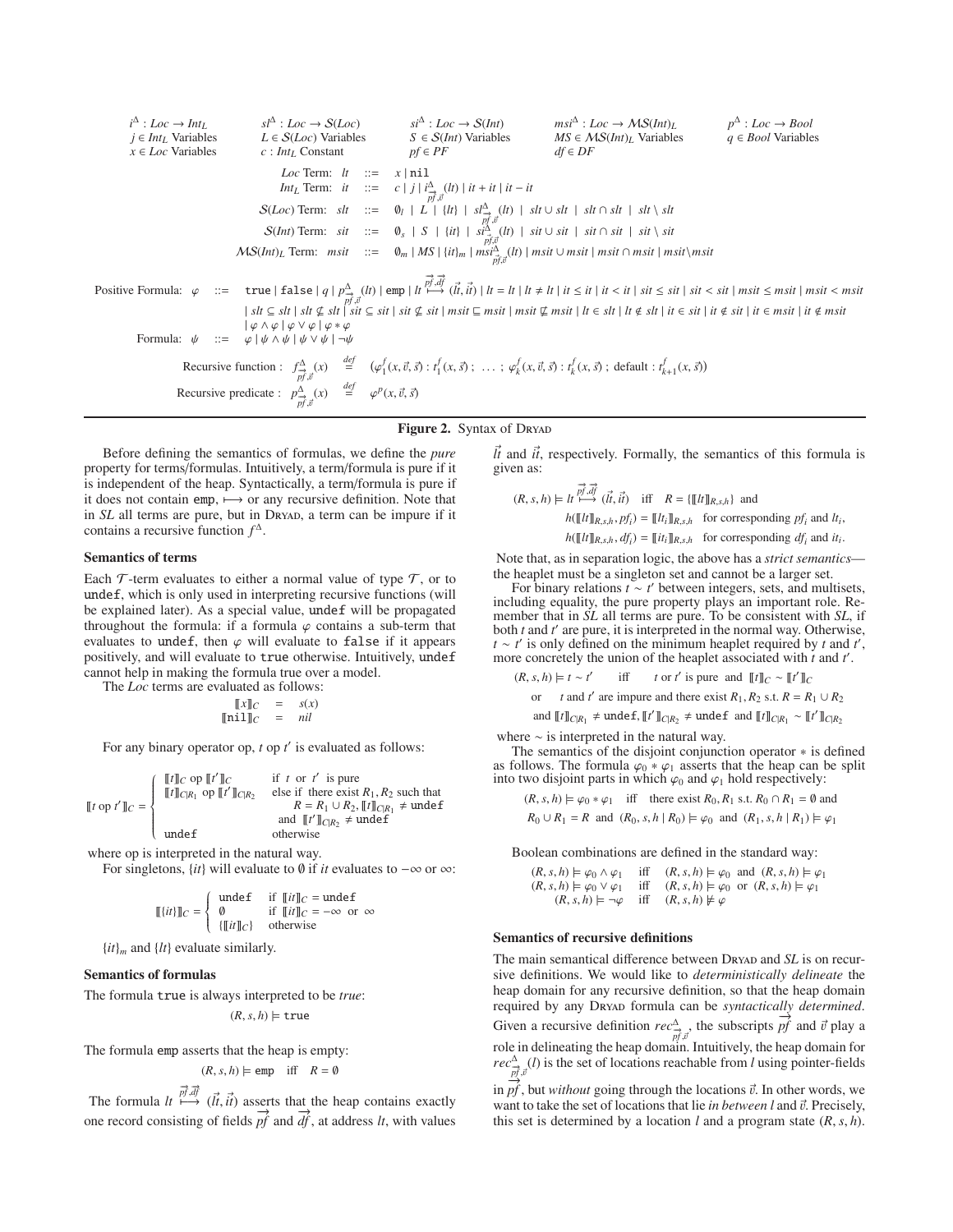We denote it as reachset  $\overrightarrow{p}$  (*l*, (*R*, *s*, *h*)). Formally it is the smallest set of locations *L* satisfying the following two conditions:

- 1. *l* is in the set *L* if *l* is not in  $\vec{v}$  and  $l \neq nil$ ;
- 2. for each *c* in *L*, with  $c \in R$ , and for each pointer *pf*, if  $h(c, pt)$  is not in  $\vec{v}$  and is not *nil*, then  $h(c, pf)$  is also in *L*.

Note that even though the reach set is defined with respect to the edges in the heaplet, we can determine whether *R* includes all nodes reachable from  $l$  without going through  $\vec{v}$  in the *global heap* by checking whether  $R = \text{reacheset}_{p\hat{f},\vec{v}} (l,(R, s, h)).$ 

For each recursive definition  $rec_{p\overrightarrow{f}, \overrightarrow{v}}^{\Delta}$ , we usually simply denote reachset $\frac{1}{n^f}$  as reachset<sup>rec</sup>, as the subscripts are implicitly known.

Now, given a program state  $C = (R, s, h)$  and a recursive function/predicate  $rec^{\Delta}$ , the semantics on a location *l* depends on whether the heap domain  $R$  is exactly the required reach set reachset<sup>rec</sup>( $l$ ,  $(R, s, h)$ ). If this is not true, we simply interpret it as undef or false.

If the heap domain matches the reach set (i.e.,  $R = \text{reaches} \rightarrow \phi$  *(l,*  $(R, s, h)$ ), the semantics is defined in the natural way (using least fixed-points). The colon operator in the syntax of recursive function  $f^{\Delta}_{\vec{p},\vec{v}}$  translates into a nested if-then-else (ITE) operator. Formally,

$$
[\![f^{\Delta}_{\overrightarrow{p_{J}^{\prime}},\overrightarrow{v}}(l)]\!]_{C} = \text{ITE}(\varphi_{1}^{f}, [\![t_{1}^{f}]\!]_{C|R_{1}}, \ \text{ITE}(\varphi_{2}^{f}, [\![t_{2}^{f}]\!]_{C|R_{2}}, \ldots [\![t_{k+1}^{f}]\!]_{C|R_{k+1}} \ldots))
$$

where  $R_1 \ldots R_{k+1} \subseteq R$  such that  $\llbracket t_i^f \rrbracket_{C|R_i} \neq \text{under f. In order to give}$ least fixed-point semantics for recursive definitions in the logic, we extend the primitive data-types to lattice domains. *Bool* with the order false ⊑ true forms a complete lattice, and S(*Loc*) and S(*Int*) ordered by inclusion, with join as union and meet as intersection, form complete lattices. Integers and multisets are extended to lattices. Let  $(Int_L, \leq)$  denote the complete lattice, where *Int*<sub>*L*</sub> = *Int*∪{ $-\infty$ ,  $\infty$ }, and where the ordering is  $\leq$ , join is *max*, meet is *min*. Also,  $MS(Int)<sub>L</sub>$ , ⊑ denote the complete lattice constructed from  $MS(Int)$ , where  $MS(Int)_L = MS(Int) \cup {\top}$ , and  $\sqsubseteq$  extends the inclusion relation with *S*  $\subseteq$  ⊤ for any *M*  $\in$  *MS*(*Int*). It is easy to see that  $(Int_L, \sqsubseteq)$  and  $(\mathcal{MS}(Int)_L, \sqsubseteq)$  are complete lattices.

Formally, let *Def* consists of definitions of integer functions *I*, set-of-locations functions *SL*, set-of-integers functions *SI*, multisetof-integers functions *MSI* and predicates *P*. Since these definitions could rely on each other, we evaluate them altogether as a function vector

$$
r^{\Delta} = (\overrightarrow{i^{\Delta}}, \overrightarrow{s^{\Delta}}, \overrightarrow{si^{\Delta}}, \overrightarrow{msi^{\Delta}}, \overrightarrow{p^{\Delta}})
$$

We take the cartesian product lattice of the individual lattices and take the least fixed-point of  $r^{\Delta}$  to obtain the semantics for each definition. Let select<sub>rec</sub>(*lfp*( $r^{\Delta}$ )), for each recursive definition *rec*<sup> $\Delta$ </sup>, denote the selection of the coordinate for  $rec^{\Delta}$  in *lfp*( $r^{\Delta}$ ).

Now we can formally define the semantics of recursive definitions. For any configuration *C*, the semantics of a recursive function  $f^{\Delta}$  is defined as:

$$
\llbracket f^{\Delta}(lt)\rrbracket_C = \begin{cases} \text{select}_f(\{fp(r^{\Delta})) (\llbracket lt\rrbracket_C) & \text{if } R = \text{reachset}^f (\llbracket lt\rrbracket_C, C) \\ \text{under} & \text{otherwise} \end{cases}
$$

and the semantics of a recursive predicate  $p^{\Delta}$  is defined as

$$
[\![p^{\Delta}(lt)]\!]_C = \left\{\begin{array}{ll}\text{select}_p(lfp(r^{\Delta}))([\![lt]\!]/_C) & \text{if } R = \text{reachset}^p([\![lt]\!]/_C, C) \\ \text{false} & \text{otherwise}\end{array}\right.
$$

*Remark:* Note that we disallow negative operations (subtraction, set-difference and negation) in defining recursive definitions. This syntactical restriction guarantees that each iteration of  $r^{\Delta}$  is monotonic. By Knaster-Tarski theorem, *r* ∆ admits a least fixed-point.

#### Examples

The Dryan logic was already used in Section [3](#page-3-1) to define maxheaps. Note that the definition of a max-heap is precisely defined

on the heaplet that includes the underlying tree nodes of the maxheap only, as the heaplet for a recursive definition is the set of all reachable nodes according to the two pointers.

To clarify the difference between DRYAD and *SL*, consider now this recursive definition:

$$
p^\Delta_{\{l,r\}}(x) \stackrel{def}{=} (x = \texttt{nil} \land \texttt{emp}) \lor \left[ (x \xrightarrow{l,r} y, z) * (p^\Delta_{\{l,r\}}(y) \lor p^\Delta_{\{l,r\}}(z)) \right]
$$

Now consider a global heap that has a tree rooted at *x* with pointer fields *l* and *r*. The above recursive formula, in separation logic, will be true on any heaplet that contains the nodes of a path in this tree from *x* to *nil*. However, in Dryad, we require that the heaplet must satisfy the heap constraints of the formula and also be the precise set of locations reachable from *x* using the pointer fields *l* and *r*. Consequently, if the tree pointed to by *x* has more than one path, the Dryad formula will be *false for any heaplet*.

The above example shows the advantage of Dryad; when heaplets are determined, we can avoid quantification. We have not found natural examples where an undetermined heaplet semantics helps in specifying properties of heaps.

Dryad can express structures beyond trees. The main restriction we do impose is that we allow only *unary* recursive definitions, as this allows us to find simpler natural proofs since there is only one way to unfold the definition across a footprint. However, DRYAD can express structures like cyclic lists and doubly-linked lists.

A cyclic-list is captured as  $(v \mapsto y) * \textit{lseg}^{\Delta}_{\textit{next},v}(y)$ . Here, v is a program variable which denotes the head of the cyclic-list and  $lseg_{next,v}^{\Delta}(y)$  captures the list segment from y back to the head v, where the subscripts *next* and *v* indicate that the heaplet of the list segment is the locations that can be reached using the field *next*, but without going through  $v$ :

$$
lseq_{next,v}^{\Delta}(y) \stackrel{def}{=} (y = v \wedge emp) \vee ((y \stackrel{next}{\mapsto} z) * lseq_{next,v}^{\Delta}(z))
$$

Another interesting example is a doubly-linked list. We define a doubly-linked list as the following unary predicate:

$$
\begin{array}{lll} \displaystyle{dll_{next}^{\Delta}(x)} & = & \displaystyle{(x=\text{nil}\wedge \text{emp}) \vee (x \overset{next}{\mapsto} \text{nil}) \vee} \\ & & \displaystyle{(x \overset{next}{\mapsto} y \ast ((y \overset{prev}{\mapsto} x * \text{true}) \wedge dll_{next}^{\Delta}(y)))} \end{array}
$$

The first two disjuncts in the definition cover the base case when *x* is *nil* or the location next to *x* is *nil*; otherwise, let y be the location next to *x*, then the *prev* pointer at y points to *x* and location y is recursively defined as a doubly-linked list.

# <span id="page-6-0"></span>5. Translation to a Logic over the Global Heap

We now show one of the main contributions of this paper— a translation from Dryan logic to classical logic with recursive predicates and functions, but over the global heap. The formulation of separation logic primitives in the global heap allows us to express complex structural properties, like disjointness of heaplets and treeness, using recursive definitions over *sets of locations*, which are defined locally, and are amenable to unfolding across the footprint and hence amenable to natural proofs.

For example, consider the formula  $mheap^{\Delta}(x) * mheap^{\Delta}(y)$ , where *mheap* $^{\Delta}$  is defined in Section [3.](#page-3-1) Since the heaplets for *mheap*<sup> $\Delta$ </sup>(*x*) and *mheap*<sup> $\Delta$ </sup>(*y*) are precise, it can get translated to an equivalent formula with a *free* set variable *G* that denotes the global heap over which the formula is evaluated:

$$
mheap(x) \land mheap(y) \land (reach^{mheap}(x) \cap reach^{mheap}(y) = \emptyset)
$$

$$
\land (reach^{mheap}(x) \cup reach^{mheap}(y) = G)
$$

where *mheap* and *reachmheap* are corresponding recursive definitions in classical logic, which will be defined later in this section. Note that we use italics and remove the  $\Delta$  superscript to show the difference from their counterpart in DryAD.

We assume the DRYAD formula to be translated is in *disjunctive normal form*, i.e., ∨ operators should be above all  $*$  and ∧ operators.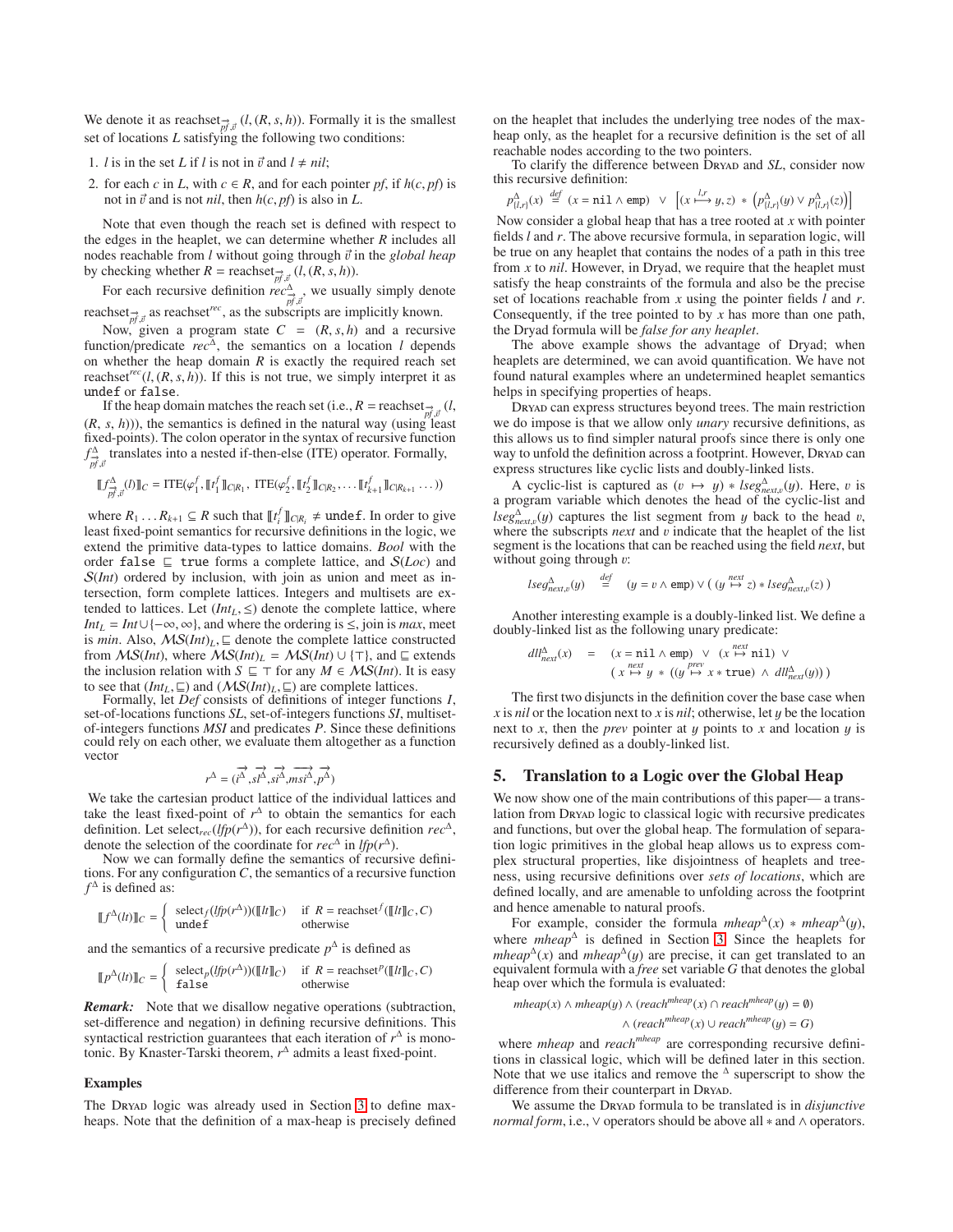| Construct                                                     | Domain-exact                                              | Scope                                            |  |
|---------------------------------------------------------------|-----------------------------------------------------------|--------------------------------------------------|--|
| var/const                                                     | false                                                     | Ø                                                |  |
| $\{t\}/\{t\}_m$                                               | $dom-ext(t)$                                              | score(t)                                         |  |
| $t$ op $t'$                                                   | dom-ext(t) $\vee$ dom-ext(t')                             | $score(t) \cup scope(t')$                        |  |
| $f^{\Delta}(lt)$                                              | true                                                      | reachset $f(tt)$                                 |  |
| true/false                                                    | false                                                     | Ø                                                |  |
| emp                                                           | true                                                      |                                                  |  |
| $lt \stackrel{\rightarrow}{\longmapsto} (\vec{lt}, \vec{it})$ | true                                                      | $\{lt\}$                                         |  |
| $p^{\Delta}(lt)$                                              | true                                                      | reachset <sup><math>p</math></sup> ( <i>lt</i> ) |  |
| $t \sim t'$                                                   | $dom\text{-}ext(t) \vee dom\text{-}ext(t')$               | $score(t) \cup scope(t')$                        |  |
| $\varphi \wedge \varphi'$                                     | dom-ext( $\varphi$ ) $\vee$ dom-ext( $\varphi'$ )         | $score(\varphi) \cup scope(\varphi')$            |  |
| $\varphi * \varphi'$                                          | $dom\text{-}ext(\varphi) \wedge dom\text{-}ext(\varphi')$ | $score(\varphi) \cup scope(\varphi')$            |  |

<span id="page-7-0"></span>Figure 3. Domain-exact property and Scope function. Both are defined only for terms and formulas without disjunction and negation. A formula is assumed in its disjunctive normal form.

This is not a real restriction as one can always push the disjunction out. This normal form ensures that for all occurrences of the separation operator in a formula, there exists a unique way of splitting the heap so as to satisfy the ∗ separated sub-formulas. Also, it ensures that this unique heap-split can be determined syntactically from the structure of those sub-formulas.

In our translation, we model the heaplets associated with a formula or a term as a set of locations and all operations on these heaplets are modeled as set operations like set union, set intersections, etc. over set-of-location variables. For example the separating conjunction *P*∗*Q* is translated to the following set constraint: the intersection of the sets associated with the heaplets in the formulas *P* and  $Q$  is empty. Given a formula  $\varphi$  in Dryan and its associated heap domain modeled by a set variable *G*, we define an inductive translation *T* into a classical logic formula  $T(\varphi, G)$  in the quantifierfree theory of finite sets, integers and uninterpreted functions. The translated formula is not interpreted on a heaplet, but interpreted on a global heap (i.e., with the heap domain *Loc*).

The translation uses an auxiliary *domain-exact* property and an auxiliary *scope* function. The domain-exact property indicates whether a term evaluates to a well-defined value or a positive formula evaluates to true on a fixed heap domain or not. This is different from the property *pure*; a pure formula or term is not domain-exact but the reverse implication is not true, in general. For example, the formula  $(lt \mapsto it) * true$  is not domain-exact but is also not pure. The scope function maps a term to the minimum heap domain required to evaluate it to a normal value, and maps a positive formula to the minimum heap domain required to evaluate it to *true*. The domain-exact property and the scope function are defined inductively in Figure [3.](#page-7-0)

We describe the logic translation in detail in Figure [4.](#page-7-1) The ITE expression used in the translation is short for "if-then-else". It is just a conditional expression defined as follows:  $ITE(\phi, t_1, t_2)$  evaluates to  $t_1$  if  $\phi$  is true, otherwise evaluates to  $t_2$ .

In general, our translation restricts an impure term/formula to be evaluated only on the syntactically determined heap domain according to the semantics of DryAD. In particular, when evaluating a recursive formula or predicate  $p^{\Delta}$ , we ensure that the heaplet is precisely the reach set  $reach^p(lt)$ . For a formula  $\varphi * \varphi'$ , translation to classical logic depends on whether the sub-formulas  $\varphi$  and  $\varphi'$ are domain-exact or not. If a sub-formula is domain-exact then it is evaluated on its scope. If it is not domain-exact, then it is evaluated on the rest of the heaplet.

Recursive definitions in Dryan are also translated to recursive definitions in classical logic. Translating a recursive definition *rec*<sup>∆</sup> uses the corresponding definitions *rec* and *reachrec*, both of which are defined recursively in classical logic. The set *reachrec* represents the domain of the required heaplet for evaluating *rec*<sup>∆</sup> , and the ∆-eliminated definition *rec* captures the value of *rec*<sup>∆</sup> when the

T(var / const, G) = var / const  
\nT(t) {t<sub>1</sub>, G} = t<sub>1</sub> / t<sub>1</sub>  
\nT(t) of T(t) G) = T(t, G) op T(t', G)  
\nT(f<sup>2</sup>(t), G) = TTE (reach<sup>f</sup>(t) = G, f(t), undef)  
\nT(true / false, G) = true / false  
\nT(em, G) = G = 0  
\nT(t<sup>i</sup>, 
$$
\vec{d}
$$
,  $\vec{d}$ ,  $\vec{d}$ ) = G = 0  
\nT(t<sup>j</sup>,  $\vec{d}$ ,  $\vec{d}$ ,  $\vec{d}$ ) = G = t<sup>1</sup>( $\vec{d}$ ),  $\wedge$   $\wedge$   $\wedge$   $\wedge$   $\wedge$   $\wedge$   $\wedge$   $\wedge$   $\hat{d}$   $\wedge$   $\hat{f}$  (T(t, G)) = T(t<sub>i</sub>, G)  
\nT(p<sup>2</sup>(t), G) = p(t<sup>i</sup>)  $\wedge$  G = reach<sup>*p*</sup>(t)  
\nT(t ~ t', G) = p(t<sup>i</sup>)  $\wedge$  G = reach<sup>*p*</sup>(t)  
\nT(t ~ t', G) = T(\varphi, G)  $\wedge$  T(\varphi', G)  
\nT(\varphi, G) = T(\varphi, G)  $\vee$  T(\varphi', G)  
\nT(-\varphi, G) = T(\varphi, G)  $\vee$  T(\varphi', G)  
\nT(-\varphi, G) = T(\varphi, G)  
\n $\wedge$  scope( $\varphi$ )  $\wedge$  T(\varphi', scope( $\varphi'$ ))  
\n $\wedge$  scope( $\varphi$ )  $\wedge$  T(\varphi', scope( $\varphi'$ ))  
\n $\wedge$  scope( $\varphi$ )  $\wedge$  T(\varphi', G  $\vee$  scope( $\varphi$ ))  
\n $\wedge$  scope( $\varphi$ )  $\wedge$  T(\varphi', G  $\vee$  scope( $\varphi$ ))  
\n $\wedge$  scope( $\varphi$ 

<span id="page-7-1"></span>Figure 4. Translating DRYAD terms/formulas to classical logic

heaplet is restricted to *reachrec*. Formally, suppose *rec*<sup>∆</sup> is a recursive definition w.r.t. pointer fields  $\vec{p}$  and stopping locations  $\vec{v}$ , then *reachrec* is recursively defined as the least fixed-point of

$$
reach^{rec}(x) \stackrel{def}{=} \text{ITE} \Big( x = \text{nil} \lor x \in \vec{v}, 0, \{x\} \cup \bigcup_{p \notin \vec{p} \uparrow} (reach^{rec}(pf(x))) \Big)
$$

For each recursive predicate  $p^{\Delta}$  defined as  $p^{\Delta}(x) \stackrel{def}{=} \varphi^p(x, \vec{v}, \vec{s})$ , we define

$$
p(x) \stackrel{\text{def}}{=} T(\varphi^p(x, \vec{v}, \vec{s}), \, reach^p(x))
$$

Similarly, for each recursive function  $f^{\Delta}$  defined as

$$
f^{\Delta}(x) \stackrel{\text{def}}{=} (\varphi_1^f(x, \vec{v}, \vec{s}) : t_1^f(x, \vec{s}) ; \ \dots \ \varphi_k^f(x, \vec{v}, \vec{s}) : t_k^f(x, \vec{s}) ; \ \text{default} : t_{k+1}^f(x, \vec{s}) )
$$
\nwe define

$$
f(x) \stackrel{def}{=} \text{ITE}\Big(T(\varphi_1^f(x, \vec{v}, \vec{s}), reach^f(x)), \ t_1^{f-\Delta}(x, \vec{s})
$$
  

$$
\text{ITE}\Big(T(\varphi_2^f(x, \vec{v}, \vec{s}), reach^f(x)), \ t_2^{f-\Delta}(x, \vec{s})
$$
  

$$
\cdots, t_{k+1}^{f-\Delta}(x, \vec{s}) \ \cdots \Big)\Big)
$$

where  $t_i^{f-\Delta}(x, \vec{s})$  is just the classical logic counterpart of  $t_i^f(x, \vec{s})$ , when interpreted in a heap domain within  $reach<sup>f</sup>(x)$ . Formally it is short for

$$
ITE\big(\text{scope}(t_i^f(x, \vec{s})) \subseteq reach^f(x), T(t_i^f(x, \vec{s}), \text{scope}(t_i^f(x, \vec{s}))), \text{ undef}\big)
$$

Now for each set of recursive definitions  $Def^{\triangle}$  in Dreyan, we can translate it to a set of recursive definitions *Def* in classical logic.

**Theorem 5.1.** *Let*  $\varphi$  *be a* Dryap *formula w.r.t. a set of recursive definitions Def* <sup>∆</sup> *. For every program state C with heap domain Loc, and for every interpretation of variables* I *including a valuation for set-variable G,*  $(C, I) \models T(\varphi, G)$  *w.r.t. Def if and only if*  $(C \mid_G, I \setminus \{G\}) \models \varphi \text{ w.r.t. } Def^{\Delta}.$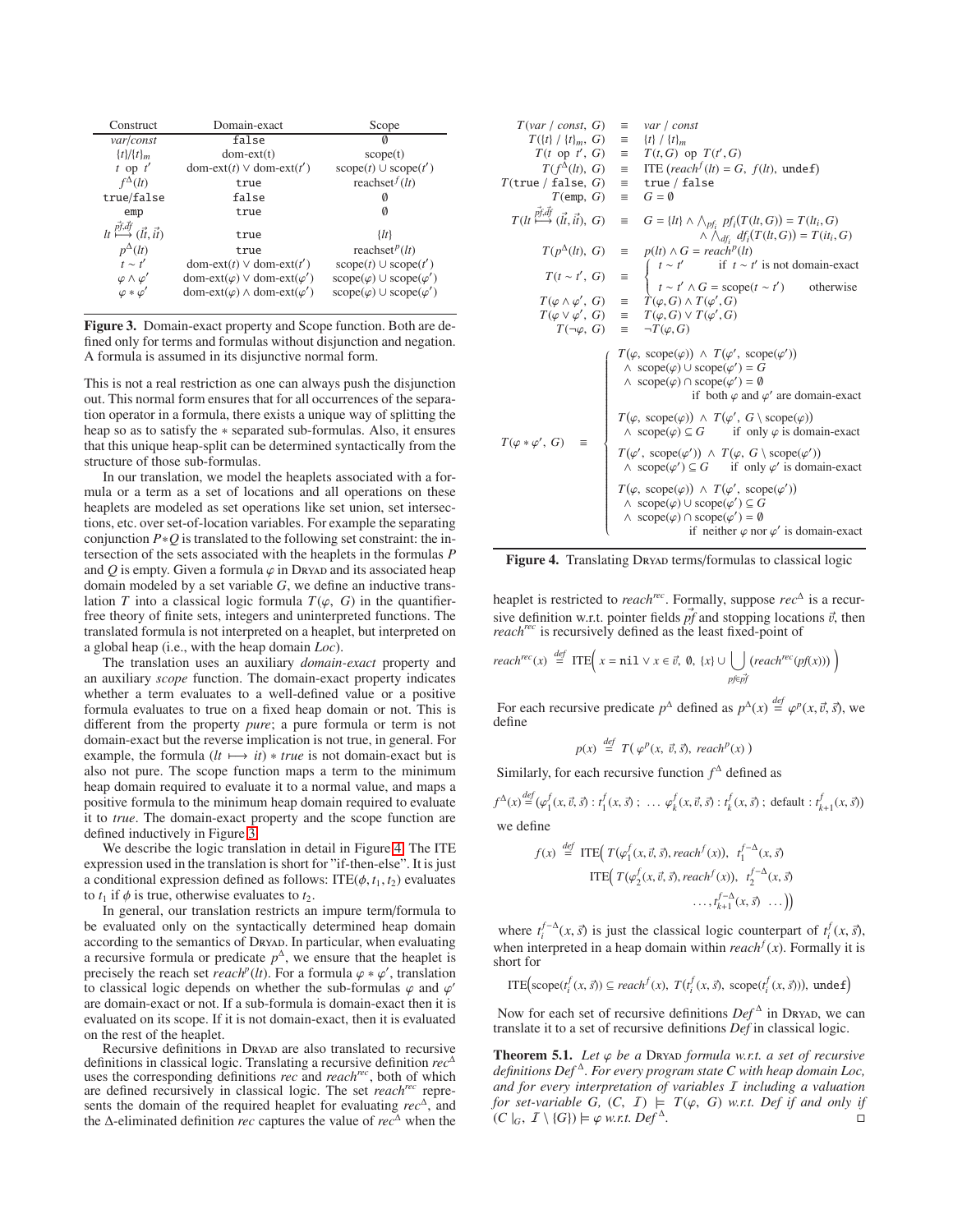| P     |        | $\vdash$ $P : P \mid$ stmt                                              |
|-------|--------|-------------------------------------------------------------------------|
| stmt  | $\sim$ | $u := v \mid u := \text{nil} \mid u := v \cdot pf \mid u \cdot pf := v$ |
|       |        | $j := u \, df \mid u \, df := j \mid j := a \, exp \, r$                |
|       |        | $ u  := new$   free u   assume <i>bexpr</i>                             |
|       |        | $u := f(\vec{v}, \vec{z})$   $i := q(\vec{v}, \vec{z})$                 |
| aexpr |        | :- int   $j$   $aexpr + aexpr$   $aexpr - aexpr$                        |
| bexpr |        | $u = v   u = \text{nil}   aexpr \le aexpr$                              |
|       |        | $\vert \neg$ bexpr $\vert$ bexpr $\vee$ bexpr                           |

<span id="page-8-1"></span>Figure 5. Syntax of programs

# <span id="page-8-0"></span>**6.** Natural Proofs for DRYAD

In this section we show how Dryan can be used in reasoning about the correctness of imperative heap-manipulating programs, in terms of verifying Hoare-triples where the pre- and post-conditions are expressed in Dryan. We first introduce a simple programming language and the corresponding Hoare-triples, generate a classical logic formula as the verification condition, utilizing in part the translation defined in Section [5.](#page-6-0) Then we present the natural proof framework which consists of two steps. In the first step, we utilize the idea of unfolding across the footprint to strengthen the verification condition. In the second step, we prove the validity of the VC soundly using the technique of formula abstraction.

#### 6.1 Programs and Hoare-triples

We consider straight-line program segments that do destructive pointer-updates, data-updates and procedure calls. Parameterized by a set of pointer fields *PF* and a set of data-fields *DF*, the syntax of the programs is defined in Figure [5,](#page-8-1) where  $pf \in PF$ ,  $f \in DF$ ,  $u$ and v are program variables of type location, *j* and *z* are program variables of type integer, *int* is an integer constant. To simplify the presentation, we assume all program variables are local and are either pre-assigned or assigned once in the program.

We allow two kinds of recursive procedures, one returning a location  $f(\vec{v}, \vec{z})$  and one returning an integer  $g(\vec{v}, \vec{z})$ . Each procedure/program is annotated with its pre- and post-conditions in Dryad. The pre-condition is denoted as a formula  $\psi_{pre}(\vec{v}, \vec{z}, \vec{c})$ , where  $\vec{v}$  and  $\vec{z}$  are variables as the formal parameters/program variables,  $\vec{c}$  is a set of implicitly existentially quantified complimentary variables (e.g., variable *K* in the pre-condition  $\varphi_{pre}$  in Figure [1\)](#page-3-0). The post-condition is denoted as a formula  $\psi_{post}(ret, \vec{v}, \vec{z}, \vec{c})$ , where *ret* is the variable representing the returned value, of corresponding type,  $\vec{v}$  and  $\vec{z}$  are program variables,  $\vec{c}$  is a set of complimentary variables that have appeared in the pre-condition  $\psi_{pre}$ .

Given a straight-line program with its pre- and post-conditions  ${\psi_{pre}} P {\psi_{post}}$ , we define its partial correctness without considering memory errors<sup>[3](#page-8-2)</sup>: P is partially correct iff for every normal execution (memory-error free) of  $P$ , which transits state  $C$  to state  $C'$ , if  $C \models \psi_{pre}$ , then  $C' \models \psi_{post}$ .

Given a Hoare-triple  $\{\psi_{pre}\}\ P\ \{\psi_{post}\}\$ as defined above, a set of recursive definitions and a set of annotated procedure declarations are presented here. Assume that *P* consists of *n* statements, then consider a normal execution  $\mathcal{E}$ , which can be represented as a sequence of program states  $(C_0, \ldots, C_n)$ , where each  $C_i = (R_i, s_i, h_i)$ represents the program state after executing the first *i* statements. The verification condition is just a formula interpreted on a state sequence  $(C_0, \ldots, C_n)$ . Let  $pf_i: Loc \rightarrow Loc$  be the function mapping every location *l* to its *pf* pointer, i.e.,  $pf_i(l) = h_i(l, pf)$  for every location *l*. Similarly,  $df_i$ :  $Loc \rightarrow Int$  is defined such that  $df_i(l) = h_i(l, df)$ for every *l*. Recall that every program variable is either pre-assigned or assigned once in the program, each  $s_i$  is an expantion of the previous one, and *s<sup>n</sup>* is the store with all program variables defined.

Hence we simply use  $v$  to denote  $s_n(v)$ . Moreover, every recursive predicate/function is also indexed by  $i$ . For example,  $p_i$  is the recursive predicate such that  $p_i(l)$  is true iff  $C_i \models T(p^{\Delta}(l))$ , reachset<sup>*p*</sup>(*l*)). Now for every formula  $\varphi$  and every index *i*, we can give the index *i* to all the pointer fields, data fields and recursive definitions. We denote the indexed formula as  $\varphi[i]$ .

We algorithmically derive the verification condition  $\psi_{\text{VC}}$  corresponding to it in classical logic with recursive definitions on the global heap (the algorithm is quite involved, and is presented in Appendix A in the supplemental material ).

**Theorem 6.1.** *Given a Hoare-triple* { $\psi_{pre}$ } *P* { $\psi_{post}$ }*, assume that each procedure call in P satisfies its associated pre- and postconditions. Then the triple is valid if the formula*  $ψ<sub>VC</sub>$  *derived above is valid. Moreover, when P contains no procedure calls, the triple is valid iff*  $\psi_{VC}$  *is valid.* 

*Proof.* Presented in Appendix B in the supplemental material. □

#### 6.2 Unfolding Across the Footprint

The verification condition obtained above is a quantifier-free formula involving recursive definitions and the reachable sets of the form  $reach^p(x)$ , which are also defined recursively. While these recursive definitions can be unfolded *ad infinitum*, we exploit a proof tactic called *unfolding across the footprint*. Intuitively, the footprint is the set of locations explored by the program *explicitly* (not including procedure calls). More precisely, a location is in the footprint if it is dereferenced explicitly in the program. The idea is to unfold the recursive definitions over the footprint of the program, so that recursive definitions on the footprint nodes are related, as precisely as possible, to the recursive definitions on frontier nodes. This will enable effective use of the formula abstraction mechanism, as when recursive definitions on frontier nodes are made uninterpreted, the unfolding formulas ensure tight conditions that the frontier nodes have to satisfy.

Furthermore, to enable effective frame reasoning, it is also necessary to strengthen the verification condition with a set of instances of the frame rule. More concretely, we need to capture the fact that a recursive definition (or a field) on a location is unchanged during a segment or procedure call of the program, if the reachable locations (or only the location itself) are not affected by the segment or procedure call.

We incorporate the above facts formally into the verification condition. Let us introduce a macro function *fp* that identifies the location variables that are in (or aliased to something in) the footprint. The footprint of *P*, *FP*, is the set of dereferenced variables in *P* (we call a location variable dereferenced if it appears on the left-hand side of a dereferencing operator "." in *P*). Then  $fp(u) \equiv$  $\bigvee_{v\in FP}(u=v).$ 

Now we state the unfoldings and framings using a formula UnfoldAndFrame. Assume there are *m* procedure calls in *P*, then *P* can be divided into *m* + 1 basic segments (subprograms without procedure calls):  $S_0$ ;  $g_1$ ;  $S_1$ ; ...;  $g_m$ ;  $S_m$  where  $S_d$  is the  $(d + 1)$ -th basic segment and  $g_d$  is the *d*-th procedure call. Then

UNFOLDANDFRAME

\n
$$
\begin{aligned}\n&= \bigwedge_{rec} \bigwedge_{0 \leq d \leq m} \bigwedge_{u \in LVars \cup \{nil\}} \Big[ \\
&\left( \left( \hat{p}(u) \lor u = nil \right) \Rightarrow \left( \text{UNFOLD}_{d}^{rec}(u) \land \text{FIELDUNCHANGED}_{d}(u) \right) \right) \land \\
&\left( \left( \neg \hat{p}(u) \lor u = nil \right) \Rightarrow \text{RecUNCHANGED}_{d}^{rec}(u) \right)\n\end{aligned}
$$

The formula enumerates every recursive definition *rec* and every index  $d$ , and for each location  $u$  that is either pointed to by a location variable or is *nil*, the formula checks if *u* is in the footprint, and then unfolds it or frames it accordingly. If *u* is in the footprint, then we unfold *rec* for the timestamps before and after  $S_d$ (represented by the formula  $\text{UnfOLD}_d^{rec}(u)$ ); moreover, all fields of

<span id="page-8-2"></span><sup>&</sup>lt;sup>3</sup> We exclude memory errors in order to simplify the presentation. Memory errors can be handled using a similar VC generation for assertions that negate the conditions for memory errors to occur.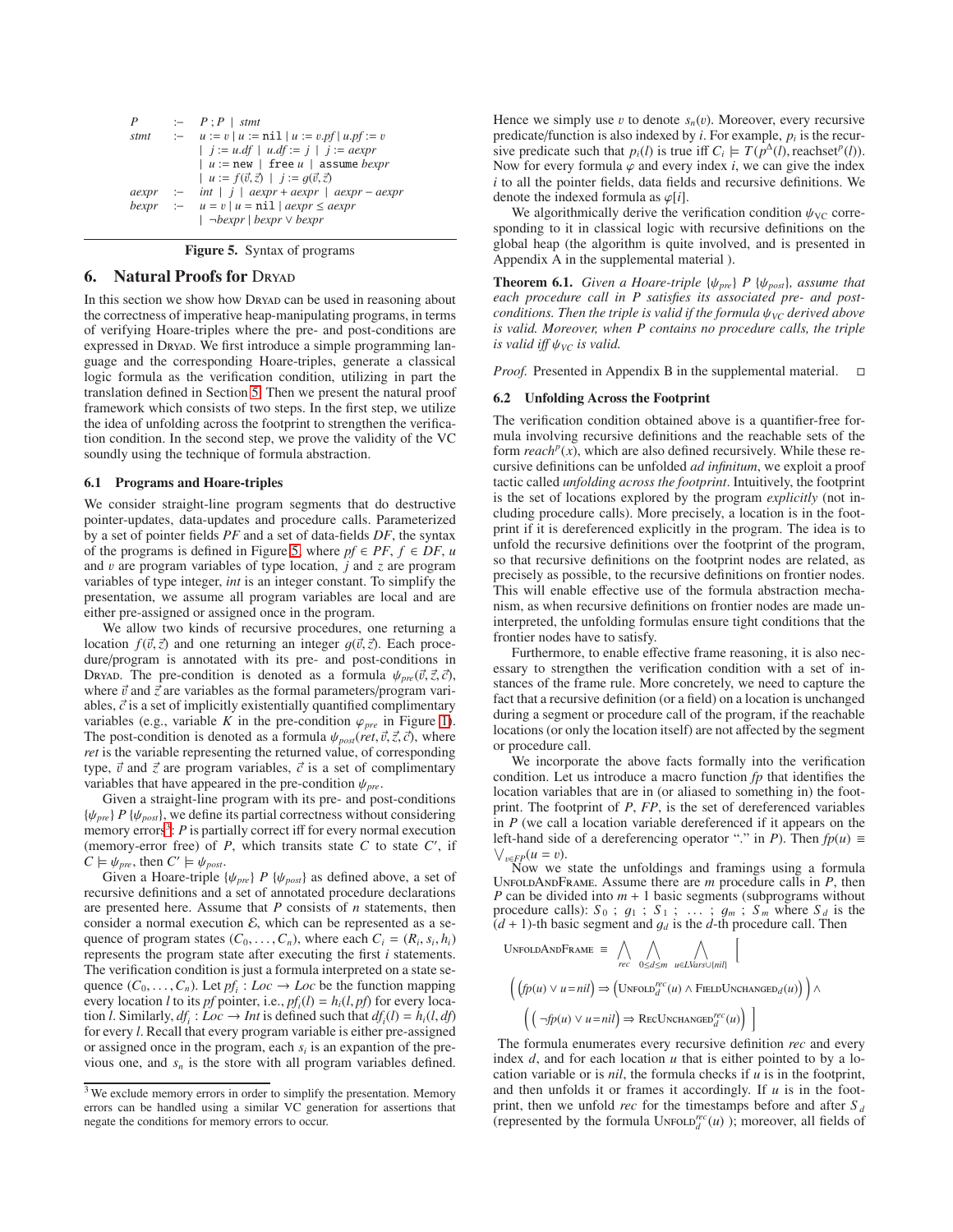$u$  are unchanged if it is not affected during calling  $g_d$  (represented by the formula FIELDUNCHANGED<sub>d</sub> $(u)$ ). If *u* is not in the footprint, i.e., in the frontier, then *rec* and its corresponding reach set *reachrec* are unchanged after executing  $S_d$ , if  $S_d$  does not modify any location in *reachrec*; they are also unchanged if *reachrec* is not affected by calling g*d*. These frame assertions are represented by the formula RecUnchange $D_d^{rec}(u)$ . All the sub-formulas mentioned above are formulated in Appendix C in the supplemental material.

Now we can strengthen the verification condition by incorporating the derived formula above:

 $\psi_{\text{VC}}' \equiv \psi_{\text{VC}} \wedge \text{Unfold} \text{AND} \text{Frame}$ 

Since the incorporated formula is implied by the verification condition, we can reduce the validity of  $\psi_{\text{VC}}$  to the validity of  $\psi_{\text{VC}}'$ .

**Theorem 6.2.** *Given a Hoare-triple* { $\psi_{pre}$ } *P* { $\psi_{post}$ }*, its verification*  $\Box$ *condition*  $\psi_{\text{VC}}$  *is valid if and only if*  $\psi_{\text{VC}}'$  *is valid.* 

# 6.3 Formula Abstraction

While checking the validity of the strengthened verification condition  $\psi_{\text{VC}}'$  is still undecidable, as we argued before, it is often sufficient to prove it by assuming that the recursive definitions are arbitrary, or uninterpreted. Moreover, the uninterpreted formula falls in the array property fragment [\[12](#page-11-5)], whose satisfiability is decidable and is supported by modern SMT solvers such as Z3 [\[17](#page-11-40)]. This tactic roughly corresponds to applying *unification* in proof systems.

To prove  $\psi'_{\text{VC}}$ , we first replace each recursive predicate  $rec_d$  with an uninterpreted predicate  $r\hat{e}c_d$ , and replacing the corresponding reach-set function *reach*<sup>rec</sup> with an uninterpreted function  $\hat{reach}_d^{\text{rec}}$ . Let the result formula be  $\psi_{\text{VC}}^{\text{abs}}$ . This conversion, called *formula abstraction*, is sound: if  $\psi_{\text{VC}}^{\text{abs}}$  is valid, so is  $\psi_{\text{VC}}'$ . When a proof for  $\psi_{\text{VC}}^{\text{abs}}$  is found, we call it a natural proof for  $\psi_{\text{VC}}'$  (and also for  $\psi_{\text{VC}}$ ).

The formula abstraction step is the only step that introduces incompleteness in our framework, but helps us transform the verification condition to a decidable theory. Formula abstraction (combined with unfolding recursive definitions across the footprint) discovers *recursive proofs* where the recursion is structural recursion on the definitions of the data-structures. The use of these tactics comes from the observation that such programs often have such recursive proofs (see [\[39](#page-11-12)] also for use of formula abstractions).

Our goal now is to check the satisfiability of  $\neg \psi_{\text{VC}}^{\text{abs}}$  in a decidable theory. The resulting formula can be expressed using the theory of maps (to model sets) and corresponding map operations to model set operations. Formulas of the kind  $S_1 \leq S_2$ , where  $S_1$  and  $S_2$ are sets/multi-sets of integers, are the only ones that introduce quantification, but they can be translated to formulas in the array property fragment, which is decidable [\[12\]](#page-11-5). We hence obtain a formula  $\psi^{APF}$  in the array property fragment combined with the theory of uninterpreted functions, maps, and arithmetic (details are in Appendix D in the supplementary material).

**Theorem 6.3.** *Given a Hoare-triple* { $\psi_{pre}$ } *P* { $\psi_{post}$ }*, if the derived array formula* ψ *APF is satisfiable, then the Hoare-triple is valid.*

#### User-provided axioms:

While natural proofs are often effective in finding recursive proofs that unfold recursive definitions and do unification, they are not geared towards finding *relationships* between various recursive definitions themselves. We hence require the user to provide certain obvious relationships between the different recursive definitions as axioms. For example,  $lseg(x, y) * list(y) \Rightarrow list(x)$  is such an axiom saying that a list segment concatenated with a list yields a list. Note that these axioms are *not* program-dependent, and hence are not program-specific tactics that the user provides. These axioms are necessary typically to relate partial data-structure properties (like list segments) to complete ones (like lists), especially in

| Data-structure                | Routine                                                                                                                                | Time(s)<br>/ Routine                                         |
|-------------------------------|----------------------------------------------------------------------------------------------------------------------------------------|--------------------------------------------------------------|
| Singly-<br><b>Linked List</b> | find_rec, insert_front,<br>insert_back_rec, delete_all_rec,<br>copy_rec, append_rec, reverse_iter                                      | < 1s                                                         |
| Sorted List                   | find rec, insert rec, merge rec,<br>delete_all_rec, insert_sort_rec,<br>reverse_iter, find_last_iter                                   | < 1s                                                         |
|                               | insert_iter<br>quick sort iter                                                                                                         | 1.4<br>64.8                                                  |
| Doubly-<br>Linked List        | insert_front, insert_back_rec,<br>delete_all_rec, append_rec,<br>mid_insert, mid_delete, meld                                          | < 1s                                                         |
| Cyclic List                   | insert_front, insert_back_rec,<br>delete_front, delete_back_rec                                                                        | < 1s                                                         |
| Max-Heap                      | heapify rec                                                                                                                            | 8.8                                                          |
| <b>BST</b>                    | find_rec, find_iter, insert_rec,<br>delete_rec, remove_root_rec<br>insert_iter                                                         | < 1s<br>72.4                                                 |
|                               | find_leftmost_iter<br>remove_root_iter                                                                                                 | 4.7<br>65.6                                                  |
|                               | delete_iter                                                                                                                            | 225.2                                                        |
| Treap                         | find_rec, delete_rec<br>insert_rec<br>remove_root_rec                                                                                  | < 1s<br>12.7<br>9.5                                          |
| AVL-Tree                      | balance, leftmost rec<br>insert_rec<br>delete_rec                                                                                      | $\overline{<}1s$<br>4.1<br>13.9                              |
| RB-Tree                       | insert_rec<br>insert_left_fix_rec<br>insert_right_fix_rec<br>delete_rec<br>delete_left_fix_rec<br>delete_right_fix_rec<br>leftmost_rec | 73.9<br>8.1<br>5.1<br>12.1<br>7.6<br>5.5<br>$\overline{<}1s$ |
| Binomial                      | find_min_rec                                                                                                                           | 1.1                                                          |
| Heap                          | merge_rec                                                                                                                              | 152.7                                                        |
| Schorr-Waite<br>(for trees)   | marking_iter                                                                                                                           | < 1s                                                         |
| Tree                          | inorder_tree_to_list_rec                                                                                                               | 2.4                                                          |
| <b>Traversals</b>             | inorder_tree_to_list_iter                                                                                                              | 42.7                                                         |
|                               | preorder rec, postorder rec<br>inorder rec                                                                                             | < 1s<br>3.76                                                 |

<span id="page-9-0"></span>Figure 6. Results of verifying data-structure algorithms. (more details at http://www.cs.uiuc.edu/~madhu/dryad/sl/)

iterative programs (as opposed to recursive ones), and we can fix them for each class of data-structures. We also allow the use of the separating implication,  $-∗$ , from separation logic while specifying these axioms. User-defined axioms are instantiated, using the natural proof philosophy, on precisely the footprint nodes uniformly, and get translated to quantifier-free formulas.

# 7. Experimental Evaluation

We have implemented a prototype of the natural proof methodology for Dryad presented in this paper. The prototype verifier takes as input a set of user-defined recursive definitions, a set of procedure declarations with contracts, and a set of straight-line programs (or *basic blocks*) annotated with a pre-condition and a postcondition specifying a set of partial correctness properties including structural, data and separation requirements. Both the contracts and pre-/post-conditions are written in Dryan. For each basic block, the verifier automatically generates the abstracted formula  $\psi^{APF}$  as described in Section [6,](#page-8-0) and passes  $\psi^{APF}$  to Z3 [\[17\]](#page-11-40), a state-of-theart SMT solver, to check the satisfiability in the decidable theory of array property fragment. The front-end of our verifier is based on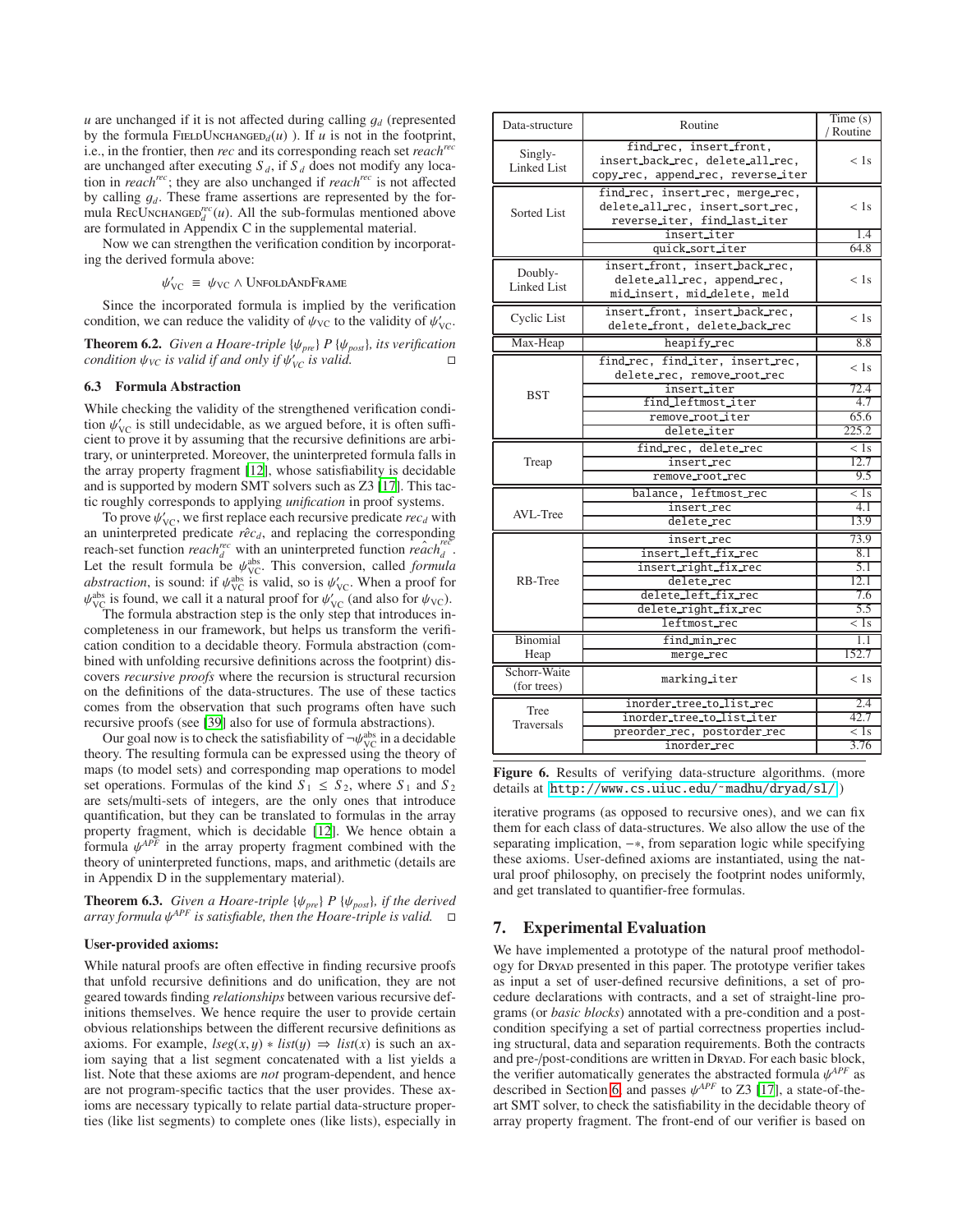ANTLR and our tool is around 4000 lines of C# code. Using the verifier, we successfully proved the partial correctness of 59 routines over a large class of programs involving heap data structures like sorted lists, doubly-linked lists, cyclic lists and trees. Additionally, we pit our natural proofs methodology against real-world programs and successfully verified, in total, 47 routines from different projects including the list and queue implementations in the Glib open source library, the OpenBSD library, the Linux kernel and the memory regions and the page cache implementations from two different operating systems. Experimental details are available at [http://www.cs.uiuc.edu/˜madhu/dryad/sl/](http://www.cs.uiuc.edu/~madhu/dryad/sl/) .

We conducted the experiments on a machine with a dual-core, 2.4GHz CPU and 6GB RAM. The first part of our experimental results is tabulated in Figure [6.](#page-9-0) In general, for every routine, we checked the properties formalizing the complete verification of the routines— capturing the precise structure of the resulting heapstructure, the precise change to the data stored in the nodes and the precise heaplet modified by the respective routines.

For every routine, the suffix rec or iter indicates if the routine was implemented recursively or iteratively using while loops. The names for most of the routines are self-descriptive. Routines like find, insert, delete, append, etc. are the natural implementations of the corresponding data structure operations. The routine delete all for singly-linked lists, sorted lists and doubly-linked lists recursively deletes all occurrences of a particular key in the input list. The max-heap routine heapify accepts an almost maxheap in which the heap property is violated only at the root, both of whose children are max-heaps, and recursively descends the tree to restore the max-heap property. The routine remove\_root for binary search trees and treaps is an auxiliary routine which is called in delete. Similarly, the routines leftmost for AVL-trees and RB-trees and delete\_fix and insert\_fix for RB-trees are also auxiliary routines.

Schorr-Waite is a well-known graph marking algorithm which marks all the reachable nodes of the graph using very little additional space. The algorithm achieves this by manipulating the pointers in the graph such that the stack of nodes along the path from the root is encoded in the graph itself. The Schorr-Waite algorithm is used in garbage collectors and it is traditionally considered as a challenging problem for verification [\[19](#page-11-41)]. The routine marking is an implementation of Schorr-Waite for trees [\[24](#page-11-42)] and we check the property that the resulting output tree is well-marked.

The routines inorder\_tree\_to\_list construct a list consisting of the keys of the input tree, which is traversed inorder. The iterative version of this algorithm achieves this by maintaining a worklist/stack of sub-trees which remain to be processed at any given time. The routines inorder, preorder and postorder number the nodes of an input tree according to the inorder, preorder and postorder traversal algorithm, respectively.

Figure [7](#page-10-0) shows the results of applying natural proofs to the verification of various other real world programs and libraries. Glib is the low-level C library that forms the basis of the GTK+ toolkit and the GNOME desktop environment, apart from other open source projects. Using our prototype verifier, we efficiently verified Glib implementation of various routines for manipulating singly-linked and doubly-linked lists. We also verified the queue library which forms part of the OpenBSD operating system.

ExpressOS is an operating-system/browser implementation which provides security guarantees to the user via formal verification [\[29\]](#page-11-4). The module cachePage maintains a cache of the recently used disc pages. The cache is implemented as a priority queue based on a sorted list. We prove that the methods add cachepage and lookup prev (both called whenever a disc page is accessed) maintain the sortedness property of the cache page.

| Example                                            | Routine                                                                                                                                                      | Time(s)          |
|----------------------------------------------------|--------------------------------------------------------------------------------------------------------------------------------------------------------------|------------------|
|                                                    |                                                                                                                                                              | Routine          |
| glib/gslist.c<br>Singly                            | free, prepend, concat,<br>insert before, remove all,<br>remove_link, delete_link,<br>copy, reverse, nth,<br>nth_data, find, position,<br>index, last, length | $<$ 1s           |
| Linked-List                                        | append                                                                                                                                                       | 4.9              |
| LOC: 1.1K                                          | insert_at_pos                                                                                                                                                | 11.4             |
|                                                    | remove                                                                                                                                                       | 3.1              |
|                                                    | insert_sorted_list                                                                                                                                           | 16.6             |
|                                                    | merge_sorted_lists                                                                                                                                           | 6.1              |
|                                                    | merge_sort                                                                                                                                                   | 3.0              |
| glib/glist.c<br>Doubly<br>Linked-List<br>LOC: 0.3K | free, prepend, reverse,<br>nth, nth_data, position,<br>find, index, last,<br>length                                                                          | < 1s             |
| OpenBSD/queue.h                                    | simpleq_init,<br>simpleg_remove_after                                                                                                                        | < 1s             |
| Oueue                                              | simpleg_insert_head                                                                                                                                          | 1.6              |
| LOC: 0.1K                                          | simpleq_insert_tail                                                                                                                                          | 3.6              |
|                                                    | simpleq_insert_after                                                                                                                                         | 18.3             |
|                                                    | simpleg_remove_head                                                                                                                                          | 2.1              |
| ExpressOS/cachePage.c                              | lookup_prev                                                                                                                                                  | 2.4              |
| LOC: 0.1K                                          | add_cachepage                                                                                                                                                | 6.4              |
| ExpressOS/                                         | memory_region_init                                                                                                                                           | $\overline{<}1s$ |
| memoryRegion.c                                     | create_user_space_region                                                                                                                                     | 3.6              |
| LOC: 0.1K                                          | split_memory_region                                                                                                                                          | 5.8              |
| linux/mmap.c<br>LOC: 0.1K                          | find_vma, remove_vma,<br>remove_vma_list                                                                                                                     | < 1s             |
|                                                    | insert_vm_struct                                                                                                                                             | 11.6             |

<span id="page-10-0"></span>Figure 7. Results of verifying open-source libraries. (more details at [http://www.cs.uiuc.edu/˜madhu/dryad/sl/](http://www.cs.uiuc.edu/~madhu/dryad/sl/) )

In an OS kernel, a process address space consists of a set of intervals of linear addresses represented as a *memory region*. In the ExpressOS implementation, a memory region is implemented as a sorted doubly-linked list where each node of the list with a *start* and an *end* address represents an interval included in the address space. We also verified some key components of the Linux implementation of a memory region, present in the file *mmap.c*. In Linux, a memory region is represented as a red-black tree where each node, again, represents an address interval. We proved methods which find, remove and insert a *vma struct* (*vma* is short for virtual memory address) into a memory region.

It also worth mentioning that in the process of experiments, we did make some unintentional mistakes, in writing both the basic blocks and the annotations. For example, forgetting to free the deleted node, or using ∧ instead of ∗ in the specification between two disjoint heaplets, were common mistakes. In these cases, Z3 provided counter-examples to the verification condition that captured the essence of the bugs, and turned out to be very helpful for us to debug the specification. These debugging hints are usually not available in other incomplete proof systems.

Our experiments show that the natural proof methodology set forth in this paper is successful in efficiently proving full-functional correctness of a large variety of algorithms. Most of the VCs generated for the above examples were discharged by Z3 in a few seconds. To the best of our knowledge, this is the first automatic mechanism that can prove such a wide variety of algorithms correct, handling such complex properties of structure, data and separation.

#### Acknowledgments

This work is partially funded by NSF CAREER award #0747041, NSF CCF #1018182, and NSA contract H98230-10-C-0294.